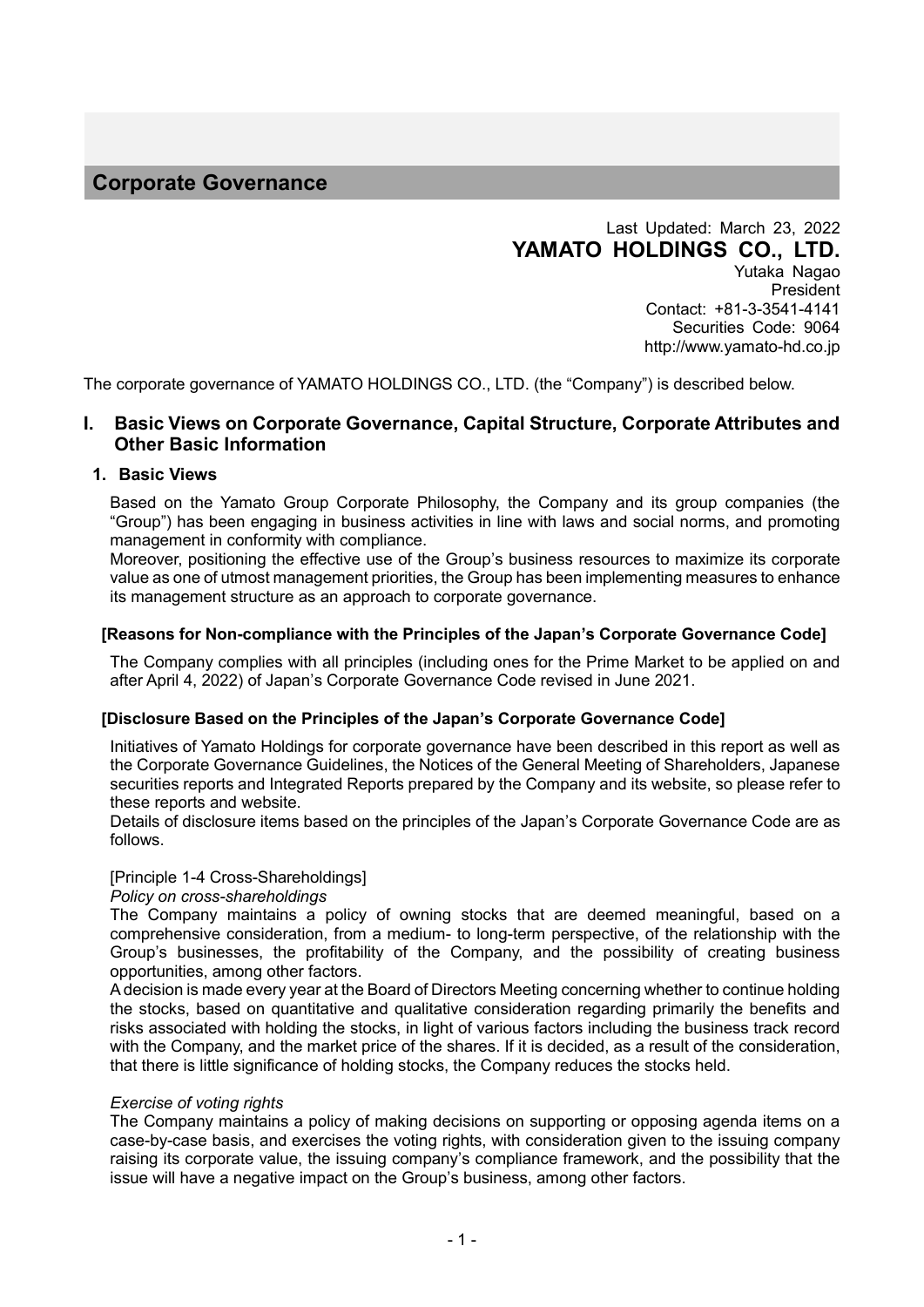## [Principle 1-7 Transactions among Related Parties]

The Company has provided that the Board of Directors shall make decisions with respect to matters such as officers with interests in competing businesses and conflict-of-interest transactions, in accordance with the Board of Directors Regulations and other regulations.

Also, the Company has established a framework to enable the persons giving approval to make sure that, if the Company or a Group company engages in business transactions with key shareholders or other related parties, the interests of shareholders and the Company are not harmed, taking into consideration the importance and nature of the business transaction in question, in accordance with internal regulations.

[Supplementary Principle 2-4-1 Ensuring Diversity in The Promotion to Core Human Resources] The social environment surrounding our group is changing drastically, and the needs of society are rapidly diversifying. In order to flexibly respond to these changes, the human resources active in the organization must also become more diverse. By promoting respect for human rights and diversity, we aim to become an internationally competitive corporate group that is resistant to market changes.

## ◆Basic Diversity Policy

The Yamato Group respects the diversity of its employees, and believes that allowing each individual to maximize their abilities is the source of innovation that creates new value and leads to the growth of the company and the realization of a prosperous society. The Company promotes diversity throughout the Group by creating a working environment where diverse human resources can play an active role and training diverse human resources based on the approach of "Inclusive Management," which is the DNA of the Yamato Group.

In January 2021, the Group formulated the "Sustainable Medium-Term Plan 2023." We will promote sustainable management based on this plan, which sets out specific actions to be taken on each materiality issue and targets to be achieved by the fiscal year ending March 31, 2024, in order to realize our environmental and social vision, which we have set as our future vision for creating a sustainable future.

◆Social Vision

"Through Co-Creation and Fair Business Activities, Help Create a Society That Leaves No One Behind."

◆Goals and Status of "Human Rights and Diversity"

• Percentage of all employees (full-timers) participating in human rights training

Target (cumulative total for fiscal year ended March 31, 2021 to fiscal year ending March 31, 2024): 100%

Status (fiscal year ended March 31, 2021): All executives and managers (management officers) have completed the course

• Employment rate of persons with disabilities Target (fiscal year ending March 31, 2024): 2.5% Status (fiscal year ended March 31, 2021): 2.36%

• Number of female managers (executives) / ratio of female managers Target (fiscal year ending March 31, 2024): Double the number compared with the fiscal year ended March 31, 2021 / 10% Status (fiscal year ended March 31, 2021): 336 people / 5.1%

Since 2017, the Yamato Group has been holding "Female Leaders Meetings" for female employees as part of its career development support, as well as dispatching female employees to cross-industry training and external training programs with external organizations. In addition, we also hold "sessions for supervisors" to develop female non-manager employees and support their further success, and we aim to create a workplace environment in which female employees can play an active role across the entire Yamato Group.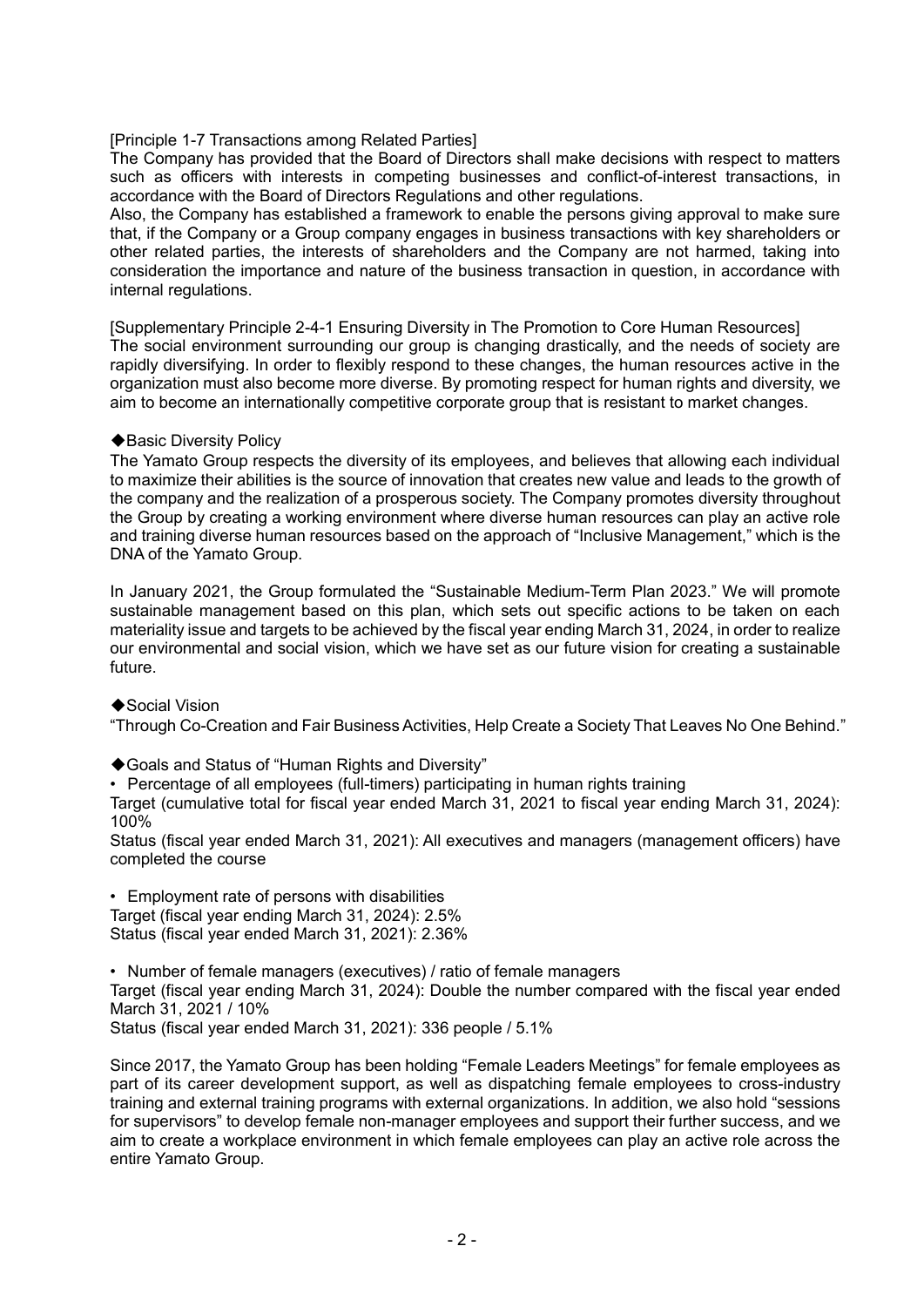As we do not recognize that there is any particular difference in the timing of hiring or nationality in terms of promotion to management positions, we do not set or disclose targets for mid-career hires or foreign nationals to be promoted to management positions at this time.

\*The Yamato Group's sustainability and diversity initiatives, as well as ESG data, are posted on the Company's website.

• Yamato Group's sustainability

<https://www.yamato-hd.co.jp/csr/management/>

• Diversity

[https://www.yamato-hd.co.jp/csr/society/diversity\\_and\\_inclusion.html](https://www.yamato-hd.co.jp/csr/society/diversity_and_inclusion.html)

• ESG data

<https://www.yamato-hd.co.jp/csr/esg/performance.html>

• Integrated Report <https://www.yamato-hd.co.jp/english/investors/library/annualreport/>

[Principle 2-6 Roles as Asset Owners of Corporate Pension Plan]

In accordance with the revision of the Group's retirement benefit system, the Yamato Group Corporate Pension Fund was dissolved and the Yamato Group Employees Welfare Center, which took over the retirement benefit investment management function, manages the reserves for the Company's corporate pension plan. The Company facilitates the professional development of said Center's staff mainly by allocating personnel with expertise at the Center's secretariat, and by sending staff members to external seminars.

The Center's management policies are decided by the board of Yamato Group Employees Welfare Center, taking into consideration the deliberations of the Pension Assets Management Committee. Personnel with the appropriate qualities are assigned to the Pension Assets Management Committee and the board of Yamato Group Employees Welfare Center, and a labor union official is assigned as a representative for the beneficiaries.

[Principle 3-1 Enhancement of Disclosure]

(i) Company objectives (e.g., Management Philosophy), management strategies and management plans

The Company formulates the medium-term management plan based on the Management Philosophy for the purpose of increasing the overall corporate value while having respect for all stakeholders, and publishes this plan on its website and other media.

(ii) Basic views and basic policies on corporate governance

The Company Precepts form the origin of the corporate spirit of the Company. Recognizing that its Management Philosophy based on the Company Precepts represents what we aim to be, the Company seeks to continually enhance its corporate value. To this end, the Company aims to improve the satisfaction of all customers, shareholders, society and employees and pursues effective corporate governance by ensuring management transparency, fairness and swiftness.

(iii) The Board of Directors' policies and procedures in determining the compensation of the senior managements and Directors

These are described in "Disclosure of Policy for Determining Compensation Amounts or Calculation Methods Thereof" under II. 1. [Director Compensation].

(iv) The Board of Directors' policies and procedures in the appointment and dismissal of the senior management and the nomination of candidates for Director and Audit & Supervisory Board Member Items for the appointment and dismissal of Directors, Audit & Supervisory Board Members and executive officers are deliberated by the Nomination and Compensation Committee, a majority of whose members are Outside Directors, and decided by the Board of Directors, under the policy of appointing a person who has abundant experience and considerable insight relating to corporate management and business promotion, grasps the essence of the issues facing the Company and has capabilities that will enhance its management structure taking into consideration a sense of humanity from observing and evaluating from diverse perspectives. Furthermore, items for the appointment of Audit & Supervisory Board Members require the approval of the Audit & Supervisory Board.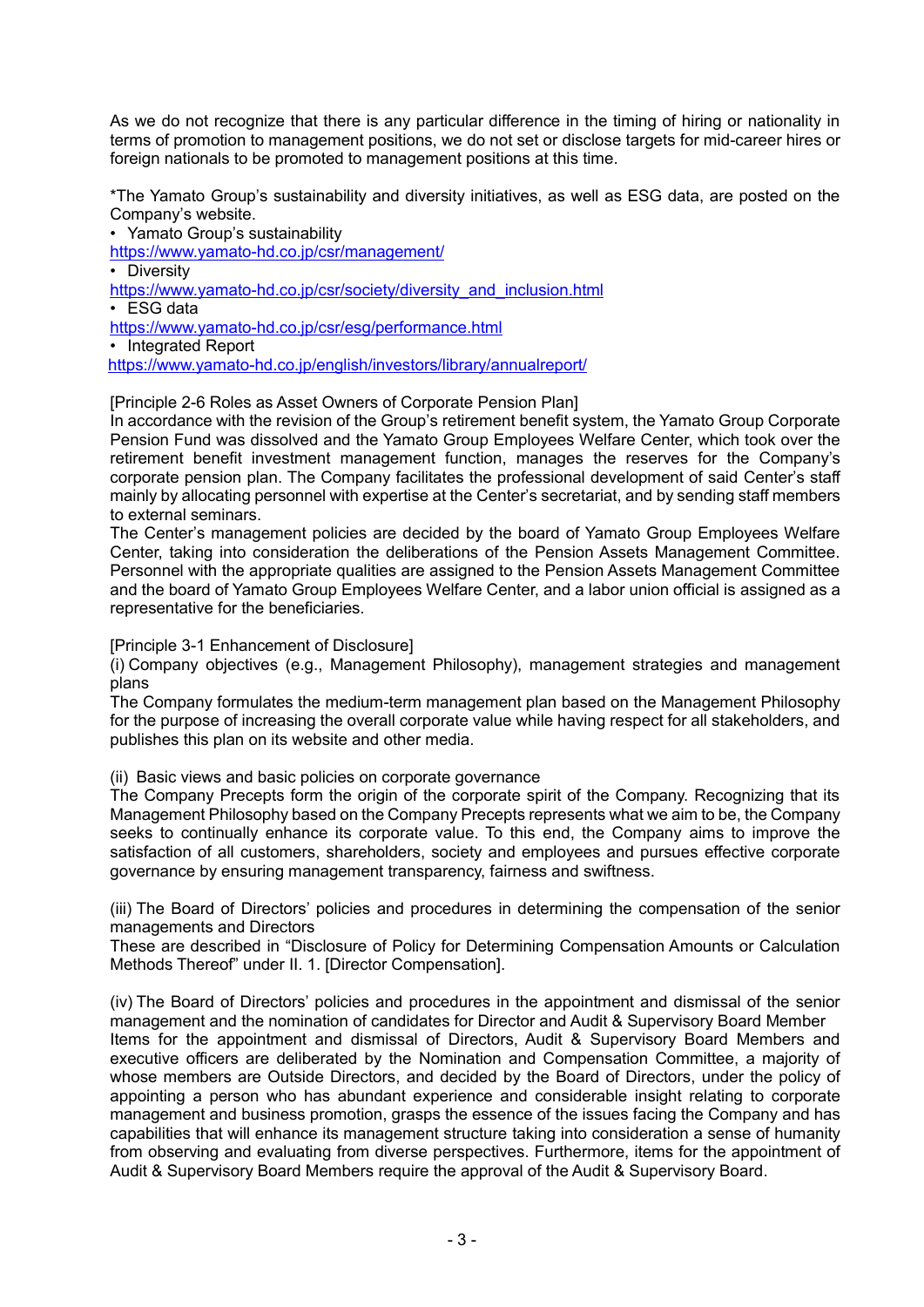(v) Explanation of the individual appointment and dismissal of the senior management and the nominations of candidates for the positions as Director and Audit & Supervisory Board Member by the Board of Directors based on (iv) above

Individual backgrounds and reasons for election of candidates for Director and Audit & Supervisory Board Member have been described in Notices of the General Meeting of Shareholders.

[Supplementary Principle 3-1-3 Disclosure Related to Sustainability]

Based on the transformation plan "YAMATO NEXT100" formulated as a grand design for the management over the medium to long term, in January 2020, the Company promotes the theme "Sustainability initiatives – Management embodying the environment and society."

This plan cites dual visions in terms of paving the way to a sustainable future, one of which is the environmental vision "Connect. Deliver the Future via Green Logistics" and other of which is the social vision "Through Co-Creation and Fair Business Activities, Help Create a Society That Leaves No One Behind." As material issues (materiality), the Yamato Group has identified "Energy & Climate," "Atmosphere," "Resource Conservation & Waste," and "Resilience of Companies & Society" in the environmental area, and "Labor," "Human Rights & Diversity," "Safety & Security," "Data Unitization & Security," "Supply Chain Management," and "Community" in the social area, and set long-term targets, including carbon neutrality\* in fiscal 2050.

\*Scope 1 & 2 (in-house emissions)

Furthermore, in January 2021, the Yamato Group formulated the "Sustainable Medium-Term Plan 2023 (Environment and Society)." This plan is a comprehensive mid-term sustainable plan that sets out specific actions to be taken on each material issue (materiality) and targets to be achieved by the fiscal year ending March 31, 2024 in order to achieve the two visions.

The Company recognizes that climate change is a significant issue for increasing the Group's medium to long-term corporate value and to realize a sustainable society, and we understand and evaluate risks, opportunities and their impacts related to climate change. Furthermore, we shall work to enhance information disclosure based on TCFD (Task Force on Climate-related Financial Disclosures) recommendations.

\*The Yamato Group's initiatives on sustainability and ESG data have been posted on the Company's website.

• The Yamato Group's sustainability: <https://www.yamato-hd.co.jp/csr/management/> • ESG data <https://www.yamato-hd.co.jp/csr/esg/performance.html> • Integrated Report <https://www.yamato-hd.co.jp/english/investors/library/annualreport/>

#### *Investment in human capital and intellectual property*

In the medium-term management plan "One Yamato 2023," which concludes in the fiscal year ending March 31, 2024, the Yamato Group is working on the following priority measures: HR strategy which supports "Innovating Delivery Business" and Promoting data and innovation strategies.

\*The Yamato Group's medium-term management plan "One Yamato 2023," the priority measures and investment plans in this plan are posted on the Company's website.

• The Yamato Group's medium-term management plan, "One Yamato 2023"

<https://www.yamato-hd.co.jp/english/investors/policy/plan.html>

• Integrated Report <https://www.yamato-hd.co.jp/english/investors/library/annualreport/>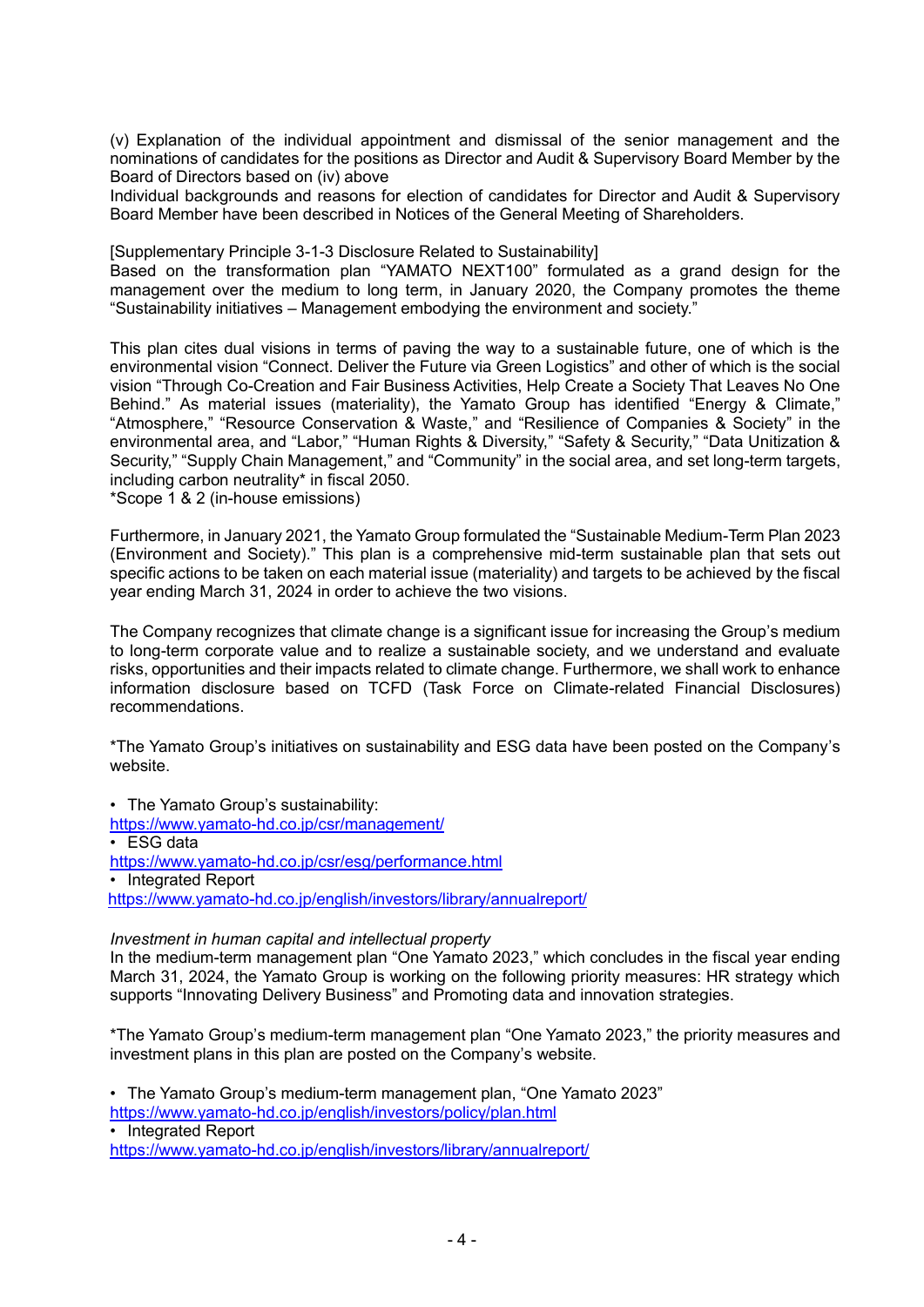[Supplementary Principle 4-1-1 Determination and Disclosure of Scope of Matters Delegated to **Managementl** 

The Board of Directors Meeting is held at least once a month to deliberate on and decide the basic policies for business management.

On the other hand, the Company has set up the executive officer system in order to realize the efficiency of the management and the clarification of responsibility through the clear separation of management decision-making, supervision and execution. The scope of responsibility of each executive officer that is decided by the Board of Directors is disclosed, and executive officers execute business in accordance with internal regulations.

[Principle 4-9 Criteria for Determining Independence and Qualification for Independent Outside Directors]

As policies for independence from the Company to elect Outside Directors and Outside Audit & Supervisory Board Members, the Company has established its own criteria for determining independence as follows based on the criteria for determining independence presented by the Tokyo Stock Exchange.

The Company has appointed all of the Outside Directors and Outside Audit & Supervisory Board Members as independent officers provided for under the provisions of that exchange and registered the individuals as such with the exchange.

#### <Criteria for determining independence>

A party with respect to whom any of the following apply shall be deemed as not having met the requirements for independence of an Outside Director or Outside Audit & Supervisory Board Member of the Company.

- A party who is a major business partner of either the Company or a Group company (hereinafter collectively referred to as the "Company"), or otherwise if such party is a corporation or other such entity, a person who executes business thereof;
- A major business partner of the Company, or otherwise if such party is a corporation or other such entity, a person who executes business thereof;
- A consultant, accounting professional or legal professional who receives substantial monetary consideration and/or other economic benefits from the Company besides officer remuneration;
- A consultant, accounting professional, legal professional or other such professional who is a member of a corporation or other such entity that provides professional services acting as a major business partner of the Company;
- A major shareholder of the Company, or otherwise if such major shareholder is a corporation or other such entity, a person who executes business thereof;
- A recipient of donations from the Company or a person who executes business thereof;
- A person who now serves or has served in the past as a Director (excluding Outside Director), Audit & Supervisory Board Member (excluding Outside Audit & Supervisory Board Member), Executive Officer, or employee of either the Company or one of its subsidiaries;
- A close relative of a Director, Audit & Supervisory Board Member, Executive Officer or employee of the Company;
- A close relative of a person (excluding inconsequential persons) with respect to whom any of the aforementioned apply.

[Supplementary Principle 4-10-1 Approach, authority, and role regarding independence of the Nomination and Compensation Committee]

The Nomination and Compensation Committee shall comprise a majority of independent Outside Directors and internal Directors, and shall be an advisory committee of the Board of Directors, and deliberate on particularly important proposals such as nomination and compensation and submit to the Board of Directors, thereby raising management transparency.

The Nomination and Compensation Committee shall deliberate on proposals related to the appointment or removal of Directors, Audit & Supervisory Board Members, and executive officers based on business performance and multi-faceted observations and evaluation, verify the validity of such decisions, and then submit the results to the Board of Directors. In addition, the Nomination and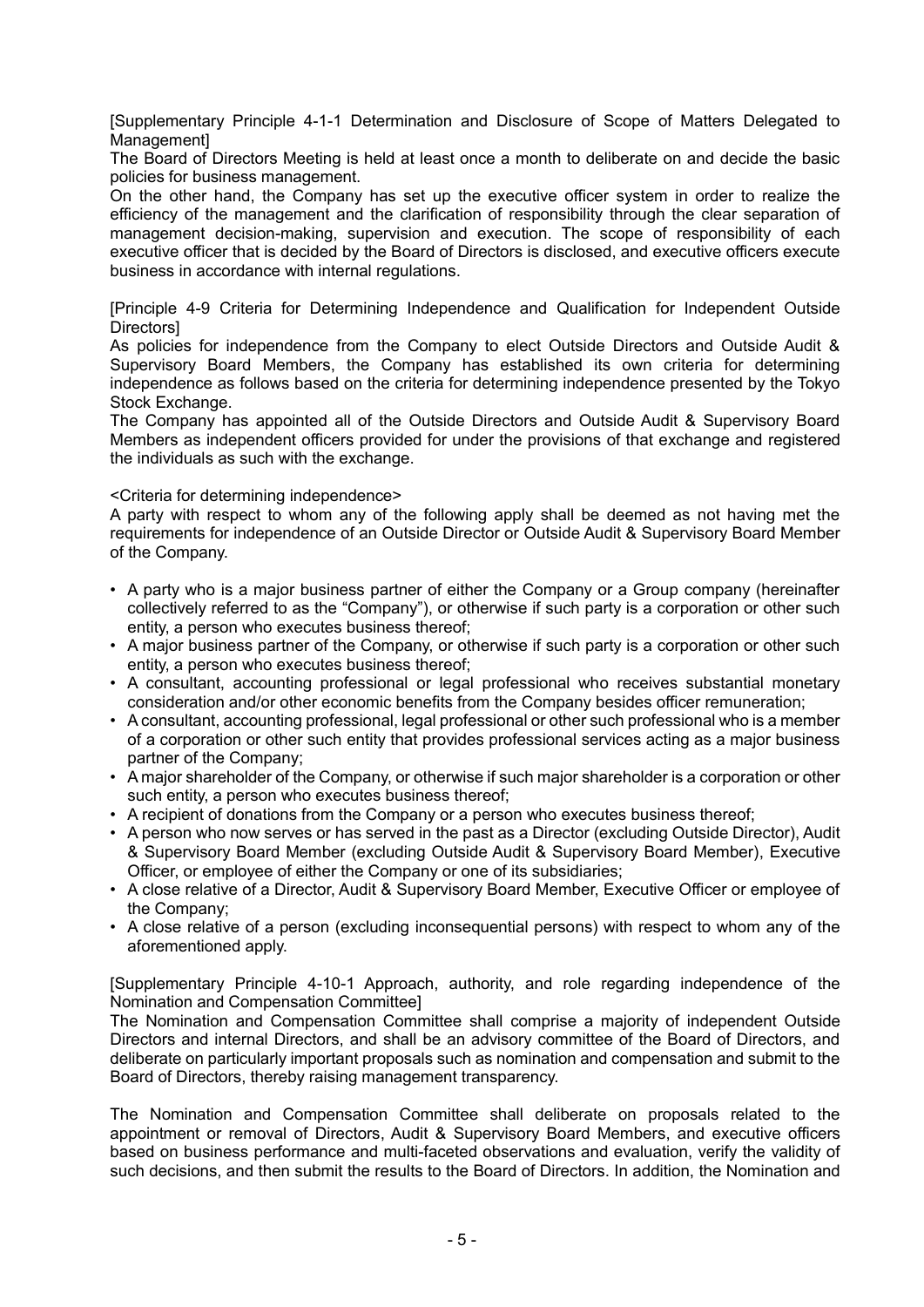Compensation Committee shall deliberate on proposals concerning policies related to the compensation, etc. of Directors and executive officers and the details of compensation for each individual Director and executive officer, verify the validity of such decisions, and then submit the results to the Board of Directors. Election of the successor to a Representative Director shall be proposed to the Board of Directors, after deliberation based on multi-faceted observations and evaluation in regard to the track record, human nature, etc. of multiple candidates, including those with a referral from the incumbent Representative Director, and verifying the validity of such decisions.

[Supplementary Principle 4-11-1 Views on Total Balance of Knowledge, Diversity and Size of the Board of Directors]

The Board of Directors of the Company comprises a diverse group of officers with different areas of knowledge regarding the Yamato Group's businesses, as well as differing backgrounds including areas of professional expertise, experience, gender, and global awareness. The number of Directors cannot exceed 12 as stipulated in the Articles of Incorporation. In addition, at least half of the Directors shall be, in principle, independent Outside Directors who supervise from an independent and objective position.

The election of Directors is decided by the Board of Directors, following deliberations by the Nomination and Compensation Committee, a majority of whose members are independent Outside Directors and whose Chairperson is an independent Outside Director, based on evaluation of performance, a sense of humanity and other factors from diverse perspectives.

The Company will list the expertise and experience of each Director and Audit & Supervisory Board Member in the Notice of the General Meeting of Shareholders and the Integrated Report for the fiscal year ended March 31, 2021 and thereafter.

• Notice of the 156th Ordinary General Meeting of Shareholders [https://www.yamato-hd.co.jp/english/investors/stock/meeting/pdf/E\\_syousyuu\\_2021.pdf](https://www.yamato-hd.co.jp/english/investors/stock/meeting/pdf/E_syousyuu_2021.pdf) • Integrated Report 2020 [https://www.yamato-hd.co.jp/english/investors/library/annualreport/pdf/e\\_ir2020\\_06\\_02.pdf](https://www.yamato-hd.co.jp/english/investors/library/annualreport/pdf/e_ir2020_06_02.pdf)

[Supplementary Principle 4-11-2 Concurrent Positions Held by Outside Officers] The status of Outside Directors or Outside Audit & Supervisory Board Members having concurrent positions with other organizations is disclosed annually in the Notice of the General Meeting of Shareholders, the Japanese securities report and other materials.

[Supplementary Principle 4-11-3 Analysis and Evaluation of Effectiveness of the Board of Directors] In order to verify the effectiveness of the Board of Directors, the Company conducts a questionnaire survey relating to the composition and management conditions of the Board of Directors annually for all Directors and all Audit & Supervisory Board Members and based on the result of the said survey, the Company evaluates the effectiveness of the Board of Directors' management conditions, deliberation conditions, etc. Moreover, from the fiscal year ended March 31, 2020, in order to make the effectiveness evaluation more useful, interviews by the Chairperson (Director and Chairman) have conducted in addition to the questionnaire.

In the effectiveness evaluation for the fiscal year ended March 31, 2021, the Company received an evaluation that the composition, management conditions and deliberation conditions of the Board of Directors were largely appropriate as a system where the Board of Directors serves the oversight function, and that the culture where attendees actively speak up and engage in unrestricted discussions at the Board of Directors Meeting had taken hold.

Based on these situations, the Company has confirmed that the Board of Directors has been able to display effectiveness that contributes to securing sound management and achieving prompt and accurate decision-making and business execution, which are the Company's basic policies for corporate governance.

With regard to the medium-term management plan, "One Yamato 2023," which was announced in January 2021, the Board of Directors conducted proactive exchanges of views and, at the formulation stage, had exhaustive discussions to ensure the effectiveness of this medium-term management plan in light of changes in the external environment since the formulation of the transformation plan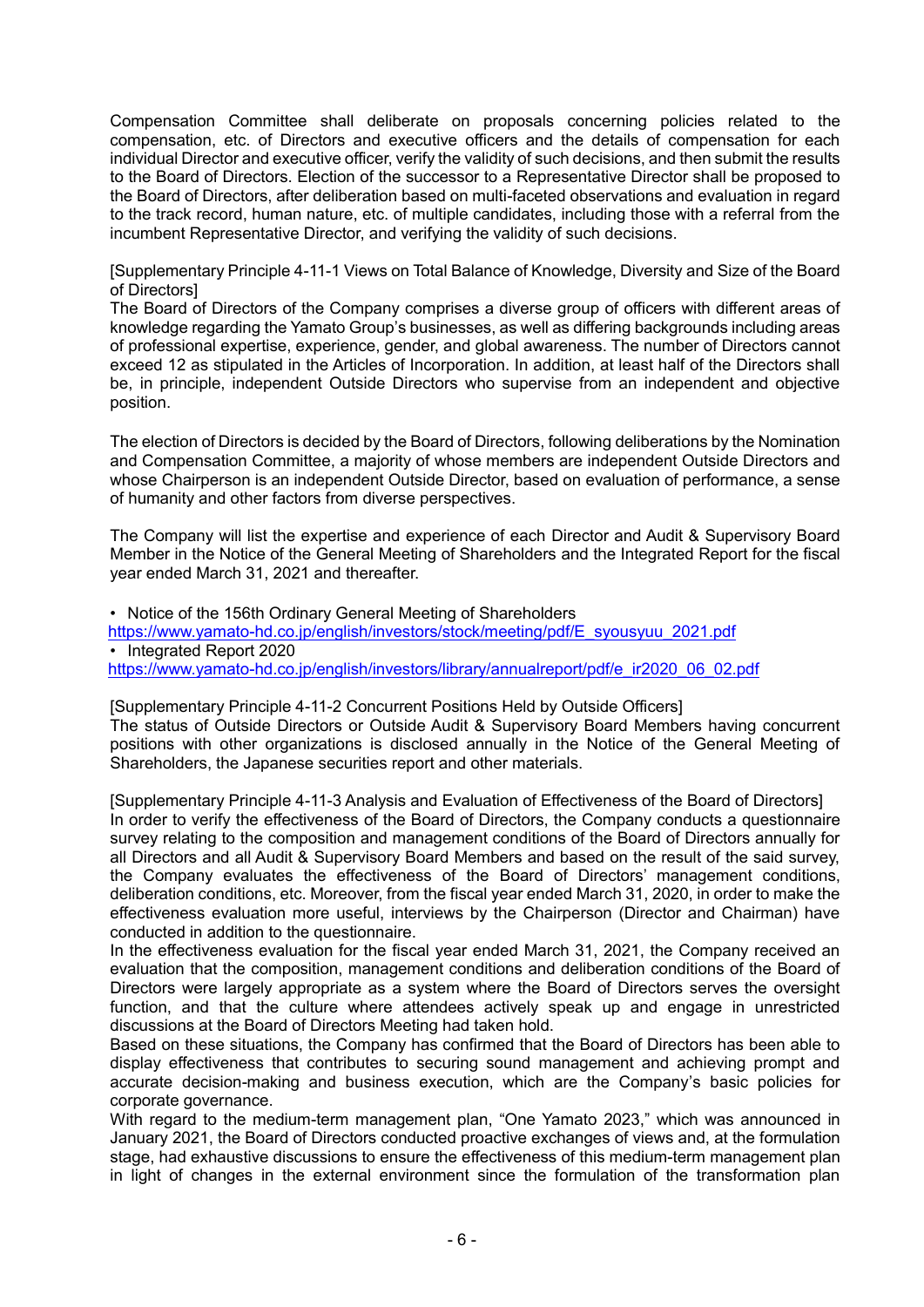"YAMATO NEXT100." The Company will regularly monitor the progress of the medium-term management plan, including the influence of organizational restructuring, conducted in April 2021.

Going forward, the Company will further strengthen corporate governance to improve the soundness of the entire Yamato Group's management while continuously work to maintain and improve the effectiveness of the Board of Directors for the execution of the growth strategies called for in the medium-term management plan "One Yamato 2023."

[Supplementary Principle 4-14-2 Policy on Training of Directors and Audit & Supervisory Board Members]

So that the Directors and Audit & Supervisory Board Members are able to fulfill their various roles and duties, the Company ensures opportunities in a regular and planned manner for them to obtain and improve the necessary knowledge regarding laws and regulations, finance, the management environment that surrounds the Group, new technology, etc.

Furthermore, the Company ensures opportunities to deepen understanding of the Group's management strategy, business activities and conditions, etc., through strategy meetings held with all of the people responsible for business activities in attendance, lively debates at meetings with outside experts, business location inspections, etc.

[Supplementary Principle 5-1 Policy for Constructive Dialogue with Shareholders]

In order to increase corporate value continuously and over the medium to long term through constructive dialogue with shareholders and investors, the Company promotes dialogue by the President and other members of senior management, among other measures.

The person responsible for Investor Relations strategy shall act as the point of contact for individual interviews with shareholders, and the President, Directors, including Outside Directors, and other members of senior management shall respond appropriately within a reasonable scope based on shareholders' wishes, the purpose of the interviews, etc.

The basic policies have been provided and disclosed in the Corporate Governance Guidelines developed by the Company.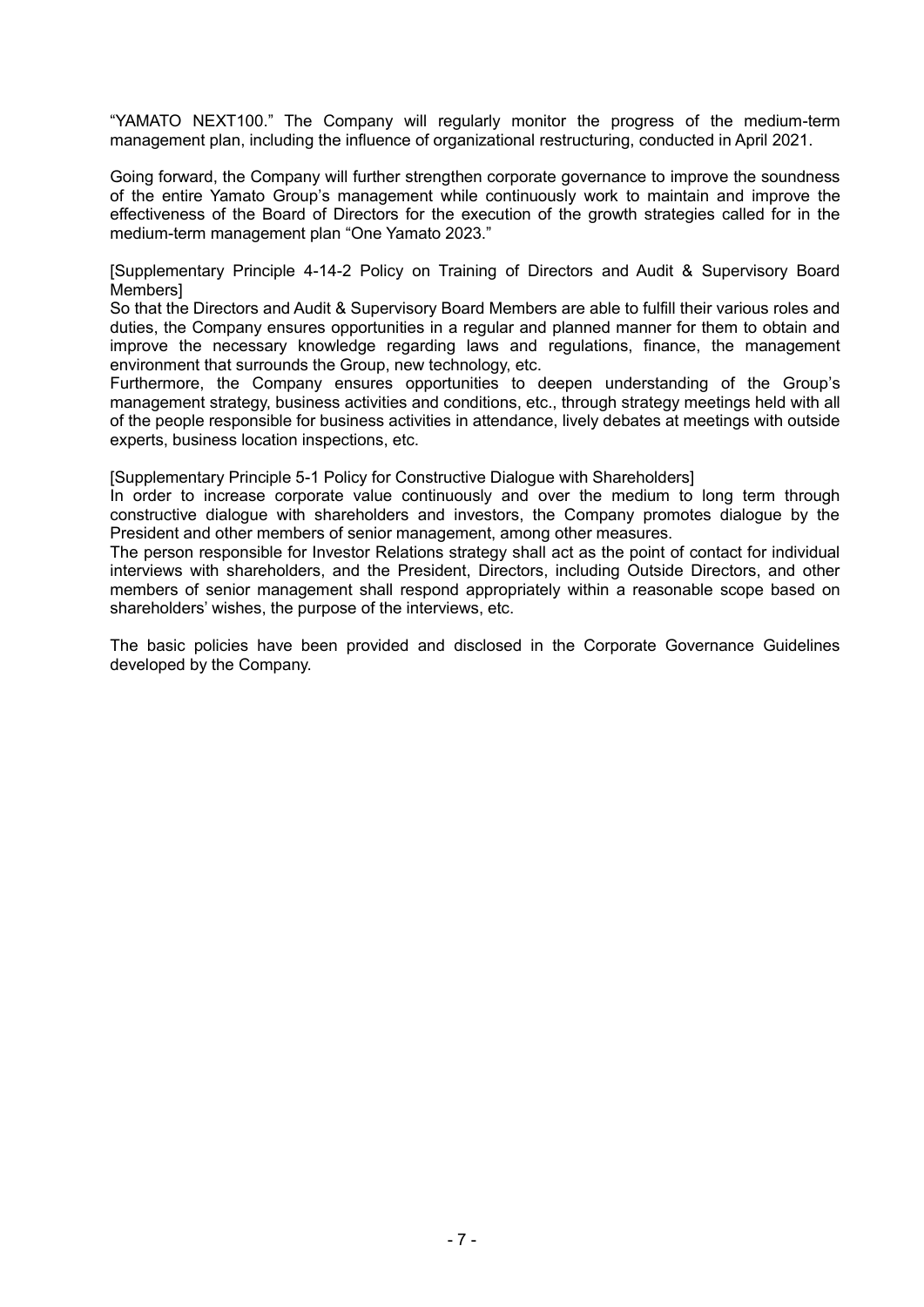# **2. Capital Structure**

| Foreign Shareholding Ratio | From 20% to less than 30% |
|----------------------------|---------------------------|
|----------------------------|---------------------------|

# **[Status of Major Shareholders]**

| Name                                                    | Number of Shares Owned<br>(Shares) | <b>Shareholding Ratio</b><br>(% ) |
|---------------------------------------------------------|------------------------------------|-----------------------------------|
| The Master Trust Bank of Japan, Ltd.<br>(Trust Account) | 46,476,300                         | 12.51                             |
| Yamato Employees' Shareholding<br>Association           | 23,784,672                         | 6.40                              |
| Custody Bank of Japan, Ltd. (Trust<br>Account)          | 21,904,900                         | 5.90                              |
| Meiji Yasuda Life Insurance Company                     | 14,814,860                         | 3.99                              |
| Nippon Life Insurance Company                           | 14,770,653                         | 3.98                              |
| Mizuho Bank, Ltd.                                       | 10,247,442                         | 2.76                              |
| Yamato Trading-Partner Shareholding<br>Association      | 8,409,569                          | 2.26                              |
| <b>TOYOTA MOTOR CORPORATION</b>                         | 5,748,133                          | 1.55                              |
| Sompo Japan Insurance Inc.                              | 5,133,900                          | 1.38                              |
| Aioi Nissay Dowa Insurance Co., Ltd.                    | 4,800,220                          | 1.29                              |

| Controlling Shareholder (except for<br>Parent) |     |
|------------------------------------------------|-----|
| Parent (Listed Stock Market)                   | N/A |

Supplementary Explanation

# **3. Corporate Attributes**

| Listed Stock Market and Market Section                                    | <b>Tokyo Stock Exchange First Section</b> |
|---------------------------------------------------------------------------|-------------------------------------------|
| Fiscal Year-End                                                           | March                                     |
| <b>Type of Business</b>                                                   | <b>Land Transportation</b>                |
| Number of Employees (Consolidated) at<br>End of the Previous Fiscal Year  | $1,000$ or more                           |
| Net Sales (Consolidated) for the Previous<br><b>Fiscal Year</b>           | ¥1 trillion or more                       |
| Number of Consolidated Subsidiaries at<br>End of the Previous Fiscal Year | From 10 to less than 50                   |

<sup>—</sup>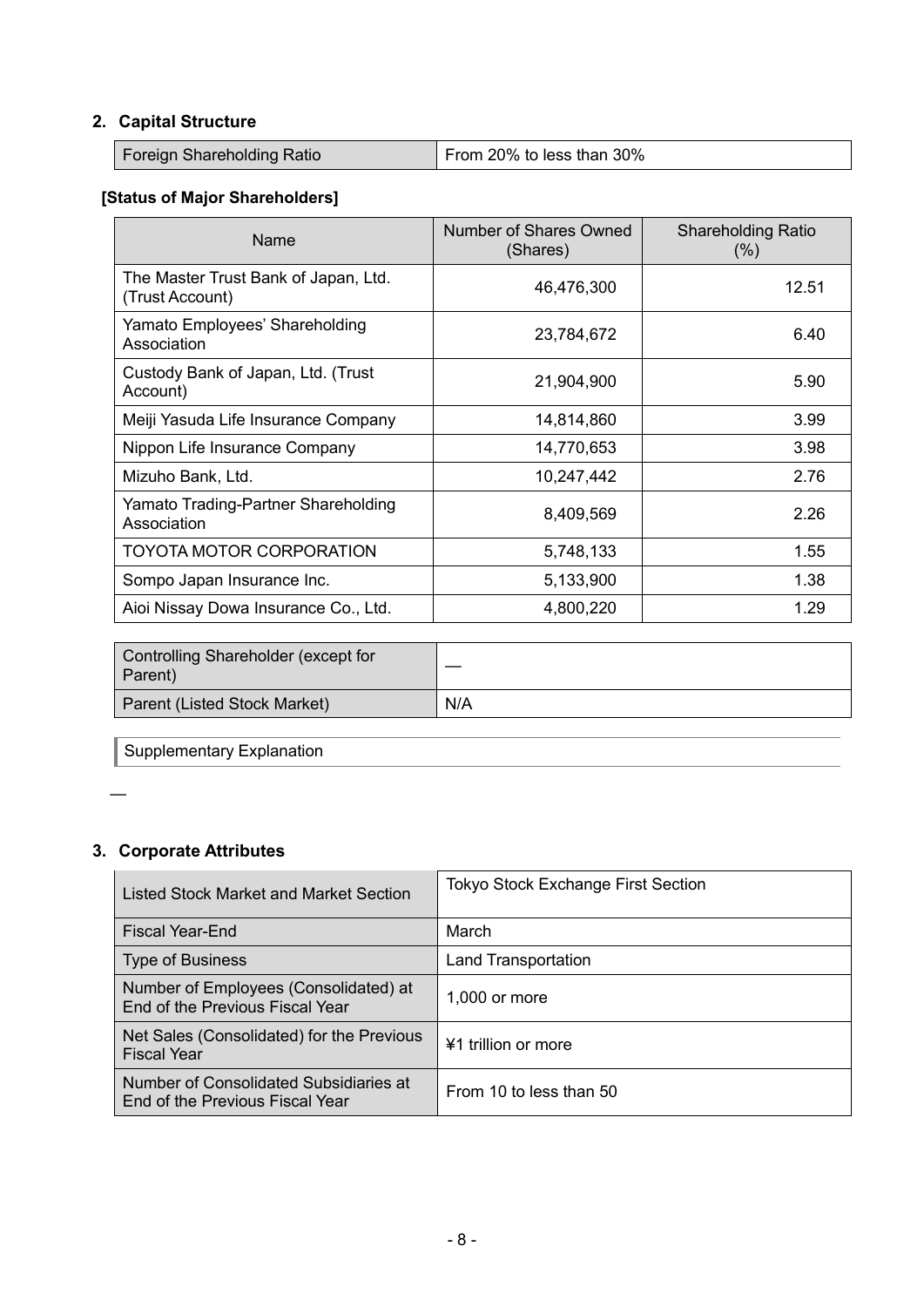**4. Policy for Measures to Protect Minority Shareholders in Conducting Transactions with Controlling Shareholder** 

—

# **5. Other Special Circumstances Which May Have Material Impact on Corporate Governance**

We have transformed to a fully optimized organization structured according to customer segments and promoted efforts to revamp the Group's management structure to further accelerate management in order to further enhance a management structure that enables us to confront customer and social needs. Furthermore, in April 2021, we launched a new Group management structure. The Group management structure consists of business units under the Company, which serves as a pure holding company, upon the integration of the consolidated subsidiary Yamato Transport Co., Ltd. and seven other Group companies. The Group Management structure consists of: Retail Business Unit consisting of Retail Business Division; Corporate Business Unit consisting of Corporate Business Division, Global SCM Business Division, and EC Business Division; Functional Divisions; and Corporate function.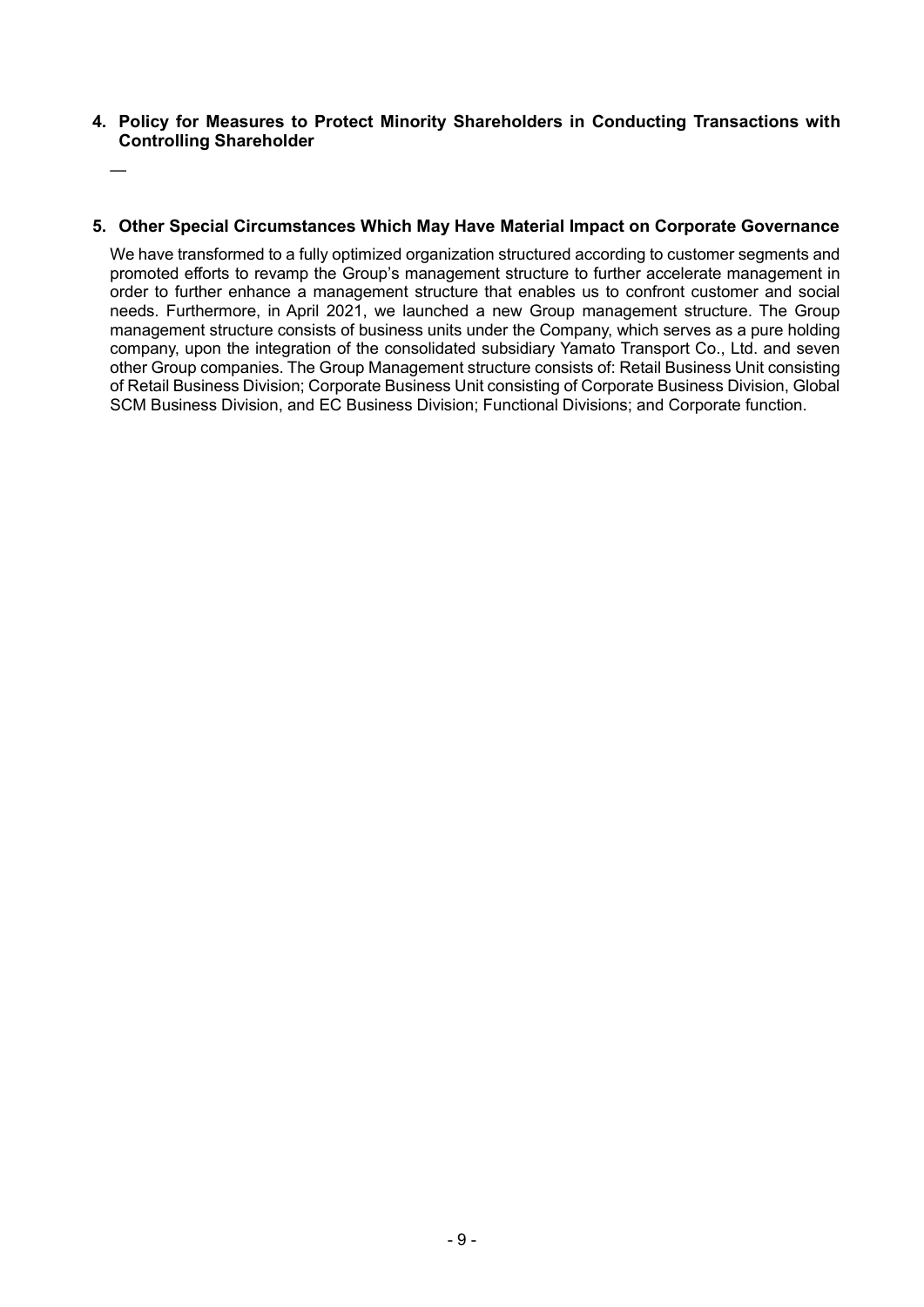# **II. Business Management Organization and Other Corporate Governance Systems regarding Decision-making, Execution of Business, and Supervision in Management**

# **1. Organizational Composition and Operation**

| <b>Organization Form</b> | Company with Audit & Supervisory Board Members |
|--------------------------|------------------------------------------------|
|                          |                                                |

## **[Directors]**

| Maximum Number of Directors Stipulated in<br>Articles of Incorporation    | 12                                                                                 |
|---------------------------------------------------------------------------|------------------------------------------------------------------------------------|
| Term of Office Stipulated in Articles of<br>Incorporation                 | 1 year                                                                             |
| Chairperson of the Board                                                  | Chairman (excluding the case where the person<br>concurrently serves as President) |
| Number of Directors                                                       | 9                                                                                  |
| <b>Appointment of Outside Directors</b>                                   | Appointed                                                                          |
| <b>Number of Outside Directors</b>                                        | 5                                                                                  |
| Number of Independent Officers Designated<br>from among Outside Directors | 5                                                                                  |

Outside Directors' Relationship with the Company (1)

| Name             | Attribute               | Relationship with the Company* |   |   |   |   |  |              |   |  |   |
|------------------|-------------------------|--------------------------------|---|---|---|---|--|--------------|---|--|---|
|                  |                         | a                              | b | C | d | e |  | $\mathsf{g}$ | h |  | k |
| Masakatsu Mori   | From another<br>company |                                |   |   |   |   |  |              |   |  |   |
| Mariko Tokuno    | From another<br>company |                                |   |   |   |   |  |              |   |  |   |
| Yoichi Kobayashi | From another<br>company |                                |   |   |   |   |  |              |   |  |   |
| Shiro Sugata     | From another<br>company |                                |   |   |   |   |  |              |   |  |   |
| Noriyuki Kuga    | From another<br>company |                                |   |   |   |   |  |              |   |  |   |

\* Categories for "Relationship with the Company"

""" when the director presently falls or has recently fallen under the category;

" $\triangle$ " when the director fell under the category in the past;

" $\bullet$ " when a close relative of the director presently falls or has recently fallen under the category; and

"A" when a close relative of the director fell under the category in the past

- a. Executive (a person who executes business; hereinafter, the same) of the Company or its subsidiary
- b. Non-executive director or executive of the parent of the Company
- c. Executive of a fellow subsidiary of the Company
- d. Party whose major client or supplier is the Company or an executive thereof
- e. Major client or supplier of the Company or an executive thereof
- f. Consultant, accounting professional or legal professional who receives a large amount of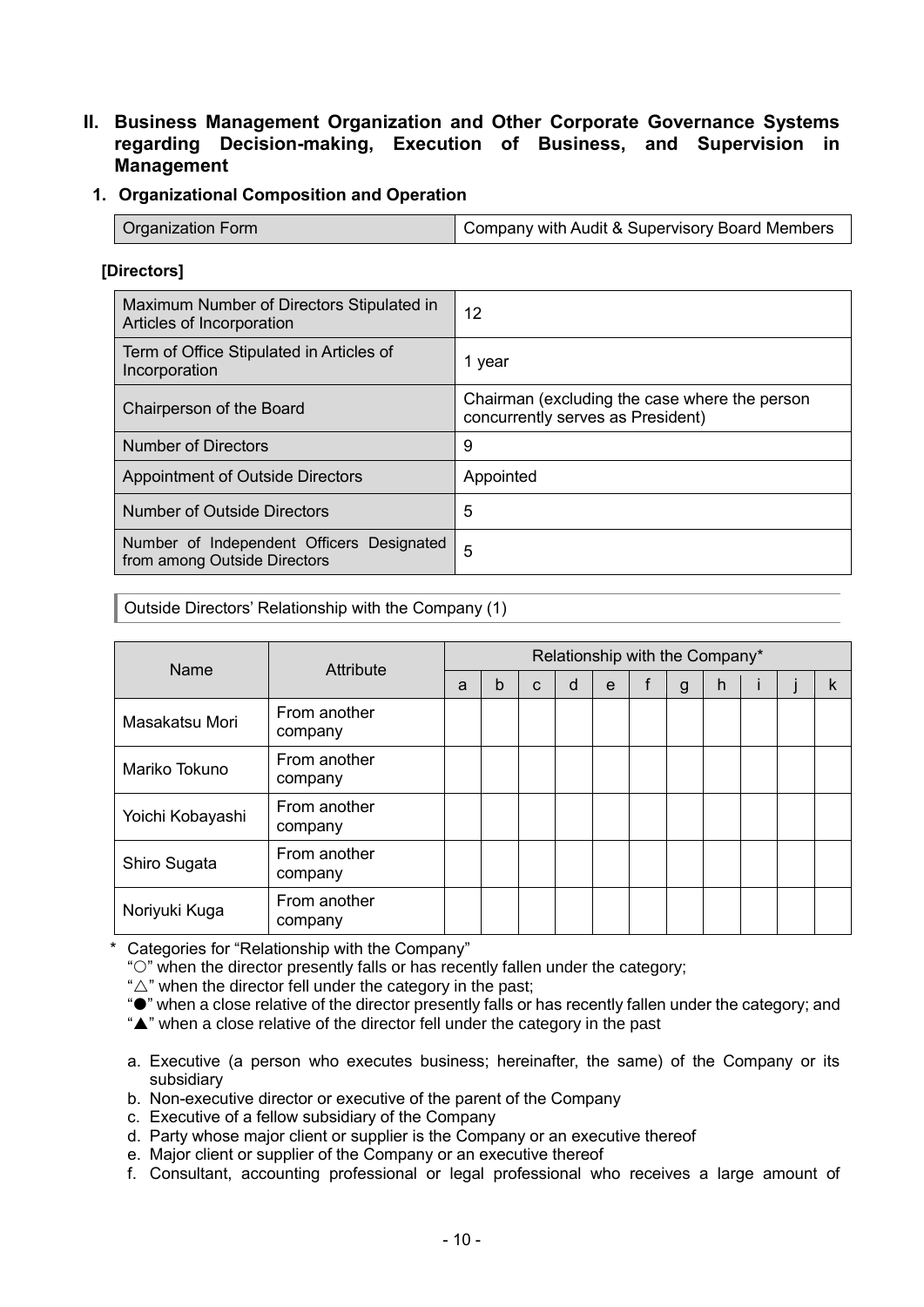monetary consideration or other property from the Company besides compensation as a director

- g. Major shareholder of the Company (or an executive of the said major shareholder if the shareholder is a corporation)
- h. Executive of a client or supplier of the Company (which does not correspond to any of d., e., or f.) (the director himself/herself only)
- i. Executive of a corporation to which outside officers are mutually appointed (the director himself/herself only)
- j. Executive of a corporation that receives a donation from the Company (the director himself/herself only)
- k. Other

Outside Directors' Relationship with the Company (2)

| Name           | Designation<br>as<br>Independent<br>Officer | Supplementary<br>Explanation of<br>the<br>Relationship | <b>Reasons for Appointment</b>                                                                                                                                                                                                                                                                                                                                                                                                                                                                                                                                                                                                                                                                                                                                                                                                                                                                                                                    |
|----------------|---------------------------------------------|--------------------------------------------------------|---------------------------------------------------------------------------------------------------------------------------------------------------------------------------------------------------------------------------------------------------------------------------------------------------------------------------------------------------------------------------------------------------------------------------------------------------------------------------------------------------------------------------------------------------------------------------------------------------------------------------------------------------------------------------------------------------------------------------------------------------------------------------------------------------------------------------------------------------------------------------------------------------------------------------------------------------|
| Masakatsu Mori | О                                           |                                                        | The Company considers it important for<br>conducting fair and transparent business<br>management to appoint a highly<br>independent Outside Director who has no<br>interests in the Company, in order to<br>receive advice on general management<br>from an independent viewpoint.<br>Mr. Masakatsu Mori possesses abundant<br>experience and considerable insight,<br>particularly in the fields of<br>finance/accounting, IT/digital technology<br>and global business as a corporate<br>manager. Accordingly, the Company has<br>determined that utilizing this insight to<br>furnish oversight and advice from a<br>managerial standpoint, particularly<br>regarding matters of management strategy<br>overall encompassing business execution<br>and business strategy, financial strategy,<br>and sustainability strategy, will contribute to<br>further enhancing our management<br>structure, and has elected him as Outside<br>Director. |
|                |                                             |                                                        | <reasons an<br="" appointment="" as="" for="">independent officer&gt;<br/>In addition to the above reason, because<br/>he is an Outside Director who does not fall<br/>under any of the independence standards<br/>set forth in the Guidelines concerning<br/>Listed Company Compliance, etc. and is<br/>unlikely to cause a conflict of interest with<br/>general shareholders, he has been<br/>considered appropriate for an independent<br/>officer and appointed.</reasons>                                                                                                                                                                                                                                                                                                                                                                                                                                                                   |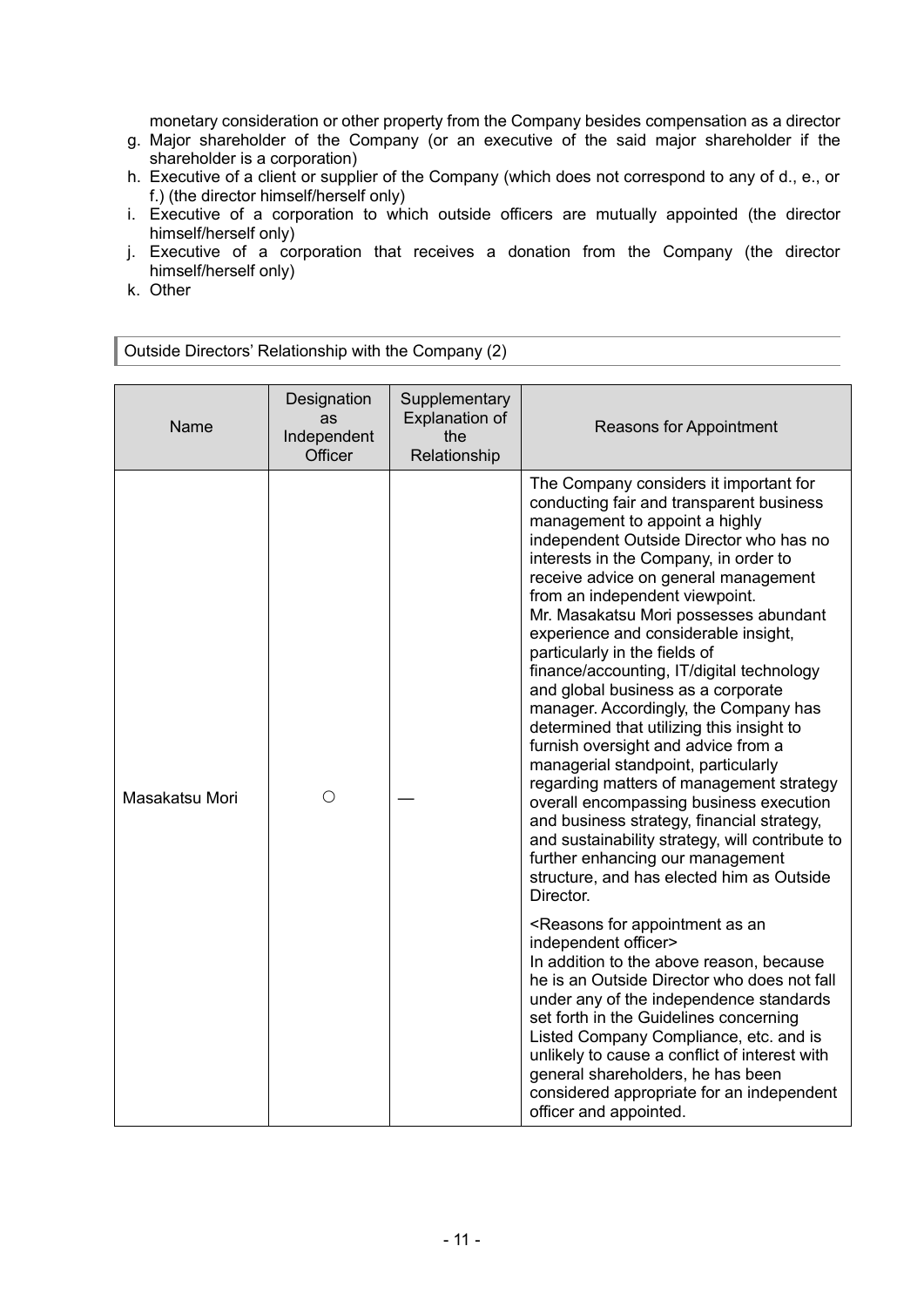| Name          | Designation<br>as<br>Independent<br>Officer | Supplementary<br>Explanation of<br>the<br>Relationship                                                                                                                                                                                                                                                                                                                                                                                                                            | <b>Reasons for Appointment</b>                                                                                                                                                                                                                                                                                                                                                                                                                                                                                                                                                                                                                                                                                                                                                                                                                                                                  |
|---------------|---------------------------------------------|-----------------------------------------------------------------------------------------------------------------------------------------------------------------------------------------------------------------------------------------------------------------------------------------------------------------------------------------------------------------------------------------------------------------------------------------------------------------------------------|-------------------------------------------------------------------------------------------------------------------------------------------------------------------------------------------------------------------------------------------------------------------------------------------------------------------------------------------------------------------------------------------------------------------------------------------------------------------------------------------------------------------------------------------------------------------------------------------------------------------------------------------------------------------------------------------------------------------------------------------------------------------------------------------------------------------------------------------------------------------------------------------------|
| Mariko Tokuno | Ω                                           |                                                                                                                                                                                                                                                                                                                                                                                                                                                                                   | The Company considers it important for<br>conducting fair and transparent business<br>management to appoint a highly<br>independent Outside Director who has no<br>interests in the Company, in order to<br>receive advice on general management<br>from an independent viewpoint.<br>Ms. Mariko Tokuno possesses abundant<br>experience and considerable insight,<br>particularly in the fields of marketing/sales<br>and global business as a corporate<br>manager. Accordingly, the Company has<br>determined that utilizing this insight to<br>furnish oversight and advice from a<br>managerial standpoint in addition to the<br>standpoint of customers and employees,<br>particularly regarding business execution,<br>business strategy, and human resources<br>strategy, will contribute to further<br>enhancing our management structure, and<br>has elected her as Outside Director. |
|               |                                             | <reasons an<br="" appointment="" as="" for="">independent officer&gt;<br/>In addition to the above reason, because<br/>she is an Outside Director who does not<br/>fall under any of the independence<br/>standards set forth in the Guidelines<br/>concerning Listed Company Compliance,<br/>etc. and is unlikely to cause a conflict of<br/>interest with general shareholders, she has<br/>been considered appropriate for an<br/>independent officer and appointed.</reasons> |                                                                                                                                                                                                                                                                                                                                                                                                                                                                                                                                                                                                                                                                                                                                                                                                                                                                                                 |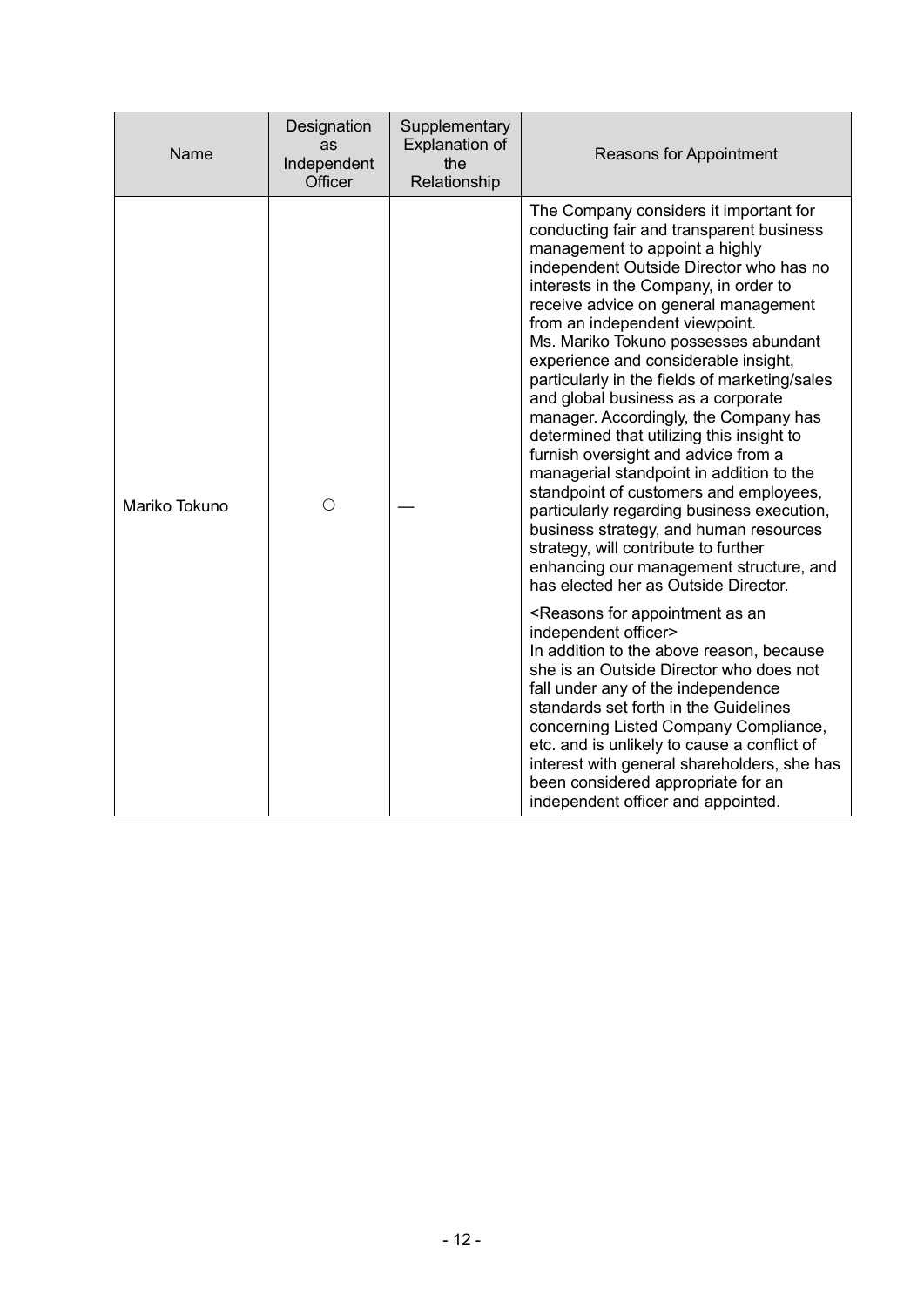| Name             | Designation<br>as<br>Independent<br>Officer | Supplementary<br><b>Explanation of</b><br>the<br>Relationship | <b>Reasons for Appointment</b>                                                                                                                                                                                                                                                                                                                                                                                                                                                                                                                                                                                                                                                                                                                                                                                                    |
|------------------|---------------------------------------------|---------------------------------------------------------------|-----------------------------------------------------------------------------------------------------------------------------------------------------------------------------------------------------------------------------------------------------------------------------------------------------------------------------------------------------------------------------------------------------------------------------------------------------------------------------------------------------------------------------------------------------------------------------------------------------------------------------------------------------------------------------------------------------------------------------------------------------------------------------------------------------------------------------------|
| Yoichi Kobayashi | ∩                                           |                                                               | The Company considers it important for<br>conducting fair and transparent business<br>management to appoint a highly<br>independent Outside Director who has no<br>interests in the Company, in order to<br>receive advice on general management<br>from an independent viewpoint.<br>Mr. Yoichi Kobayashi possesses abundant<br>experience and considerable insight,<br>particularly in the fields of marketing/sales<br>and global business as a corporate<br>manager. Accordingly, the Company has<br>determined that utilizing this insight to<br>furnish oversight and advice from a<br>managerial standpoint, particularly<br>regarding business execution, business<br>strategy, and investment strategy, will<br>contribute to further enhancing our<br>management structure, and has elected<br>him as Outside Director. |
|                  |                                             |                                                               | <reasons an<br="" appointment="" as="" for="">independent officer&gt;<br/>In addition to the above reason, because<br/>he is an Outside Director who does not fall<br/>under any of the independence standards<br/>set forth in the Guidelines concerning<br/>Listed Company Compliance, etc. and is<br/>unlikely to cause a conflict of interest with<br/>general shareholders, he has been<br/>considered appropriate for an independent<br/>officer and appointed.</reasons>                                                                                                                                                                                                                                                                                                                                                   |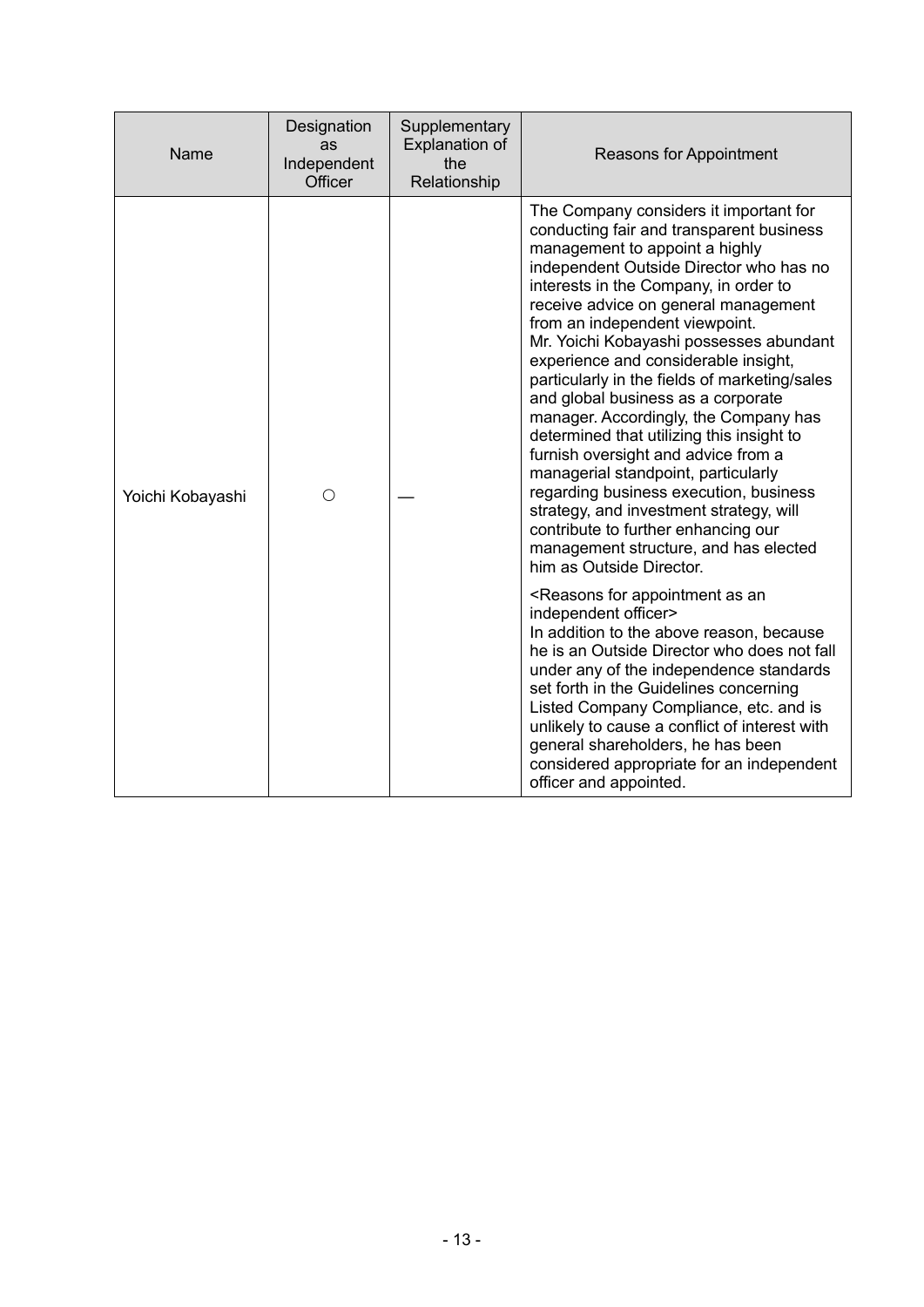| Name         | Designation<br>as<br>Independent<br>Officer | Supplementary<br>Explanation of<br>the<br>Relationship | <b>Reasons for Appointment</b>                                                                                                                                                                                                                                                                                                                                                                                                                                                                                                                                                                                                                                                                                                                                                                                                                                                                                                                                                                                                                                                                                                                         |
|--------------|---------------------------------------------|--------------------------------------------------------|--------------------------------------------------------------------------------------------------------------------------------------------------------------------------------------------------------------------------------------------------------------------------------------------------------------------------------------------------------------------------------------------------------------------------------------------------------------------------------------------------------------------------------------------------------------------------------------------------------------------------------------------------------------------------------------------------------------------------------------------------------------------------------------------------------------------------------------------------------------------------------------------------------------------------------------------------------------------------------------------------------------------------------------------------------------------------------------------------------------------------------------------------------|
| Shiro Sugata | ∩                                           |                                                        | The Company considers it important for<br>conducting fair and transparent business<br>management to appoint a highly<br>independent Outside Director who has no<br>interests in the Company, in order to<br>receive advice on general management<br>from an independent viewpoint.<br>Mr. Shiro Sugata possesses abundant<br>experience and considerable insight,<br>particularly in the fields of marketing/sales,<br>IT/digital technology and global business<br>as a corporate manager. Accordingly, the<br>Company has determined that utilizing this<br>insight to furnish oversight and advice from<br>a managerial standpoint, particularly<br>regarding business execution, business<br>strategy, increasing productivity, and cost<br>structure reform, will contribute to further<br>enhancing our management structure, and<br>has elected him as Outside Director.<br><reasons an<br="" appointment="" as="" for="">independent officer&gt;<br/>In addition to the above reason, because<br/>he is an Outside Director who does not fall<br/>under any of the independence standards<br/>set forth in the Guidelines concerning</reasons> |
|              |                                             |                                                        | Listed Company Compliance, etc. and is<br>unlikely to cause a conflict of interest with<br>general shareholders, he has been<br>considered appropriate for an independent<br>officer and appointed.                                                                                                                                                                                                                                                                                                                                                                                                                                                                                                                                                                                                                                                                                                                                                                                                                                                                                                                                                    |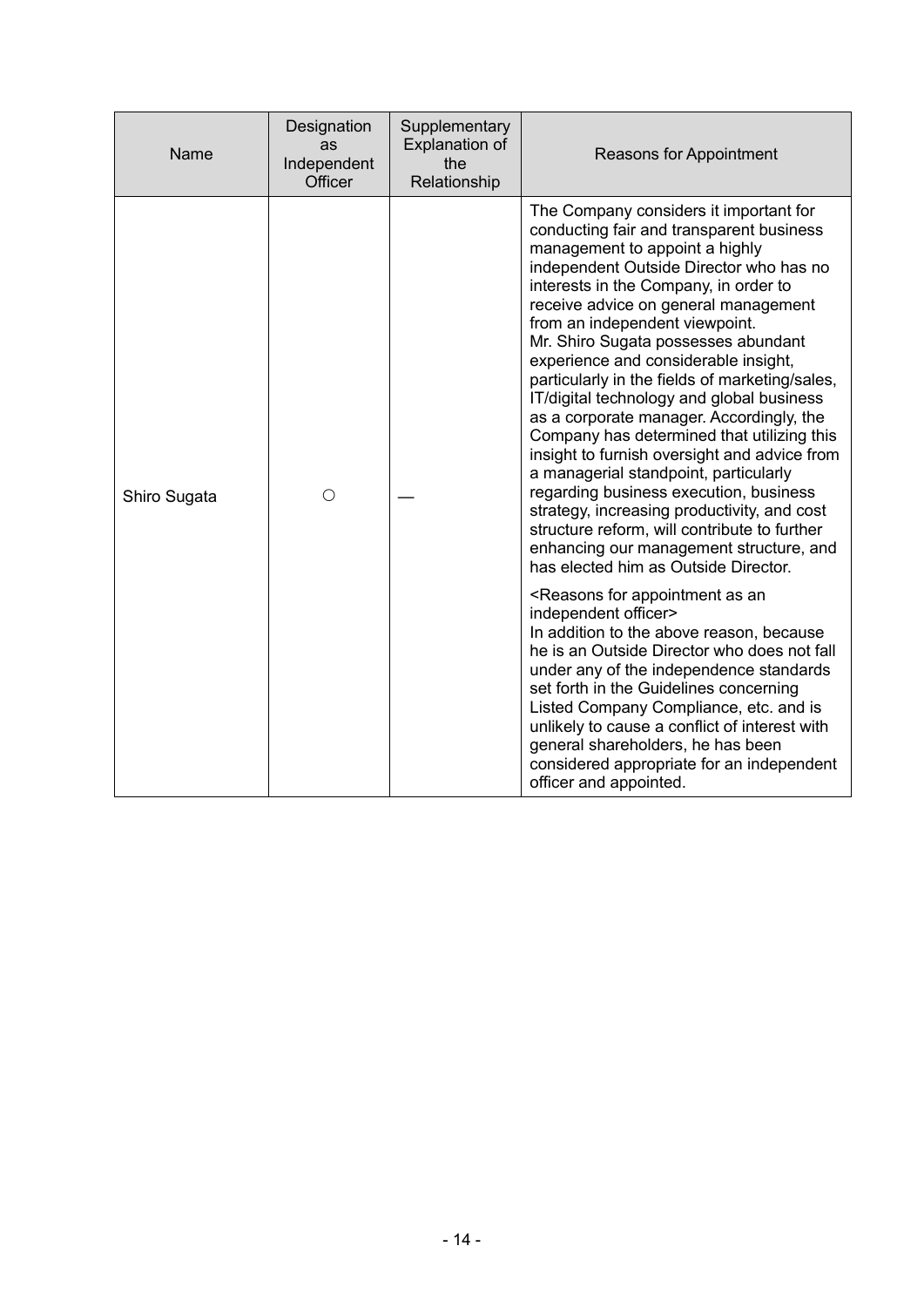| Name          | Designation<br>as<br>Independent<br>Officer | Supplementary<br>Explanation of<br>the<br>Relationship | Reasons for Appointment                                                                                                                                                                                                                                                                                                                                                                                                                                                                                                                                                                                                                                                                                                                                                                                                                                                                                                                                                                                                                                                                                                                                                                                                                                                                                                                            |
|---------------|---------------------------------------------|--------------------------------------------------------|----------------------------------------------------------------------------------------------------------------------------------------------------------------------------------------------------------------------------------------------------------------------------------------------------------------------------------------------------------------------------------------------------------------------------------------------------------------------------------------------------------------------------------------------------------------------------------------------------------------------------------------------------------------------------------------------------------------------------------------------------------------------------------------------------------------------------------------------------------------------------------------------------------------------------------------------------------------------------------------------------------------------------------------------------------------------------------------------------------------------------------------------------------------------------------------------------------------------------------------------------------------------------------------------------------------------------------------------------|
| Noriyuki Kuga | О                                           |                                                        | The Company considers it important for<br>conducting fair and transparent business<br>management to appoint a highly<br>independent Outside Director who has no<br>interests in the Company, in order to<br>receive advice on general management<br>from an independent viewpoint.<br>Mr. Noriyuki Kuga possesses abundant<br>experience and considerable insight,<br>particularly in the fields of personnel/labor<br>management, finance/accounting and<br>global business as a corporate manager.<br>Accordingly, the Company has determined<br>that utilizing this insight to furnish oversight<br>and advice from a managerial standpoint,<br>particularly regarding business execution,<br>financial strategy, and corporate<br>governance, will contribute to further<br>enhancing our management structure, and<br>has elected him as Outside Director.<br><reasons an<br="" appointment="" as="" for="">independent officer&gt;<br/>In addition to the above reason, because<br/>he is an Outside Director who does not fall<br/>under any of the independence standards<br/>set forth in the Guidelines concerning<br/>Listed Company Compliance, etc. and is<br/>unlikely to cause a conflict of interest with<br/>general shareholders, he has been<br/>considered appropriate for an independent<br/>officer and appointed.</reasons> |

| Voluntary Establishment of Committee(s)<br>Equivalent to Nominating Committee or<br><b>Compensation Committee</b> | Established |
|-------------------------------------------------------------------------------------------------------------------|-------------|
|-------------------------------------------------------------------------------------------------------------------|-------------|

Committee's Name, Composition, and Chairperson's Attributes

|                                | Committee Equivalent to<br><b>Nominating Committee</b> | Committee Equivalent to<br><b>Compensation Committee</b> |
|--------------------------------|--------------------------------------------------------|----------------------------------------------------------|
| <b>Committee's Name</b>        | Nomination and Compensation<br>Committee               | Nomination and Compensation<br>Committee                 |
| <b>Total Committee Members</b> | 6                                                      |                                                          |
| <b>Full-time Members</b>       |                                                        |                                                          |
| <b>Inside Directors</b>        |                                                        |                                                          |
| <b>Outside Directors</b>       |                                                        |                                                          |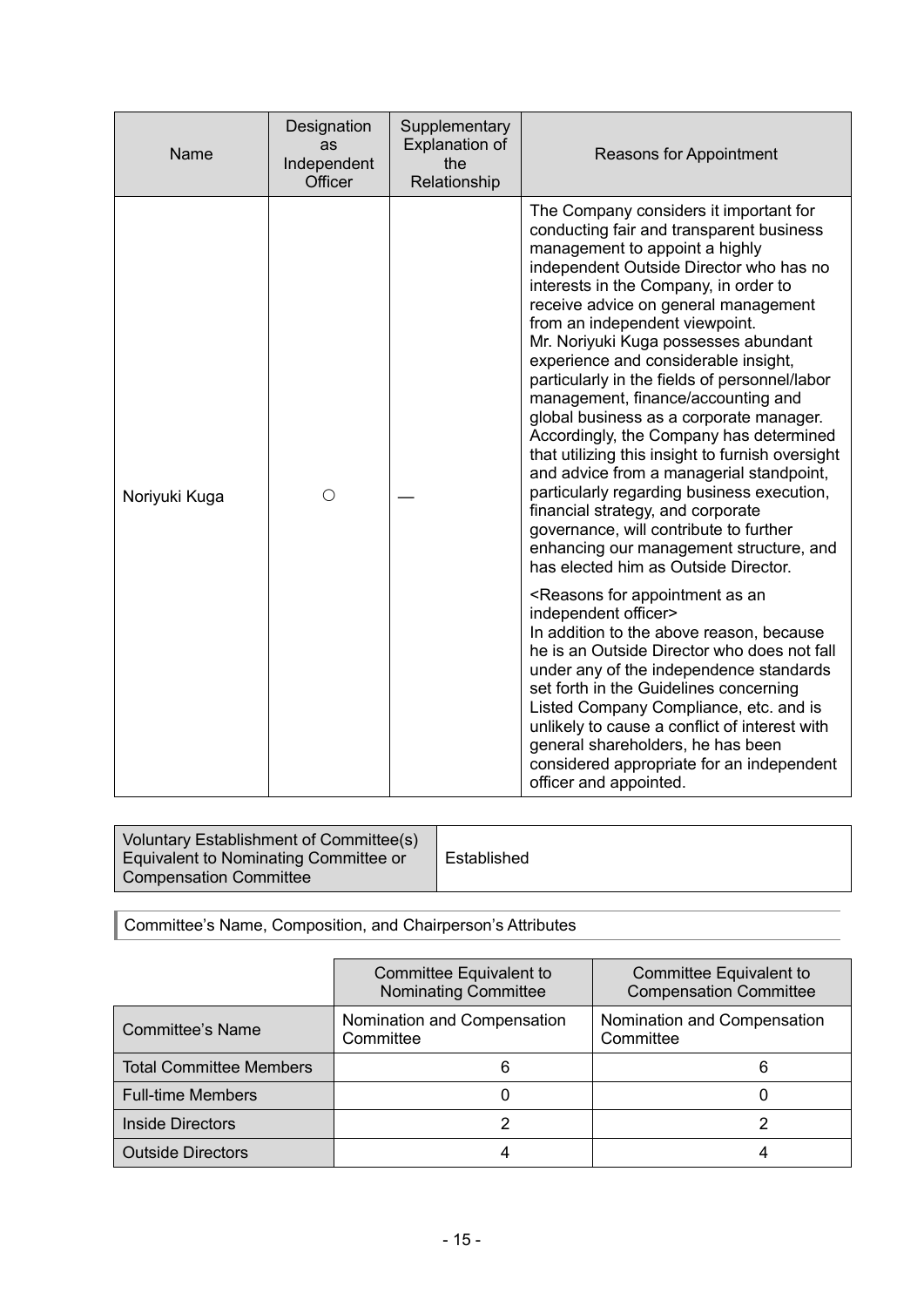| Outside Experts |                         |                         |
|-----------------|-------------------------|-------------------------|
| Other           |                         |                         |
| Chairperson     | <b>Outside Director</b> | <b>Outside Director</b> |

#### Supplementary Explanation

The committee comprises six members, who consist of two internal Directors and four Outside Directors. An Outside Director serves as chairperson.

#### **[Audit & Supervisory Board Members]**

| Establishment of Audit & Supervisory Board                                                        | Established |
|---------------------------------------------------------------------------------------------------|-------------|
| Maximum Number of Audit & Supervisory<br>Board Members Stipulated in Articles of<br>Incorporation | 5           |
| Number of Audit & Supervisory Board<br><b>Members</b>                                             | 5           |

Cooperation among Audit & Supervisory Board Members, Accounting Auditor and Internal Audit Division

As for cooperation between Audit & Supervisory Board Members and the Accounting Auditor, they hold Liaison Meetings regularly and conduct effective audits.

As for cooperation between Audit & Supervisory Board Members and the Internal Audit Division, Internal Audit Department carries out audits on effectiveness of internal control, and a framework where results of the audits are reported to Audit & Supervisory Board Members has been established.

| Appointment of Outside Audit & Supervisory<br><b>Board Members</b>                                          | Appointed |
|-------------------------------------------------------------------------------------------------------------|-----------|
| Number of Outside Audit & Supervisory<br><b>Board Members</b>                                               | 3         |
| Number of Independent Officers Designated<br>from among Outside Audit & Supervisory<br><b>Board Members</b> | 3         |

Outside Audit & Supervisory Board Members' Relationship with the Company (1)

| Name                   | Attribute               |   | Relationship with the Company* |   |   |   |  |   |   |  |  |  |   |
|------------------------|-------------------------|---|--------------------------------|---|---|---|--|---|---|--|--|--|---|
|                        |                         | а | b                              | C | d | e |  | g | h |  |  |  | m |
| Takashi Yamashita      | <b>CPA</b>              |   |                                |   |   |   |  |   |   |  |  |  |   |
| Ryuji Matsuda          | Attorney at law         |   |                                |   |   |   |  |   |   |  |  |  |   |
| Yoshihide<br>Shimoyama | From another<br>company |   |                                |   |   |   |  |   |   |  |  |  |   |

Categories for "Relationship with the Company"

""" when the audit & supervisory board member presently falls or has recently fallen under the category;

" $\triangle$ " when the audit & supervisory board member fell under the category in the past;

" $\bullet$ " when a close relative of the audit & supervisory board member presently falls or has recently fallen under the category; and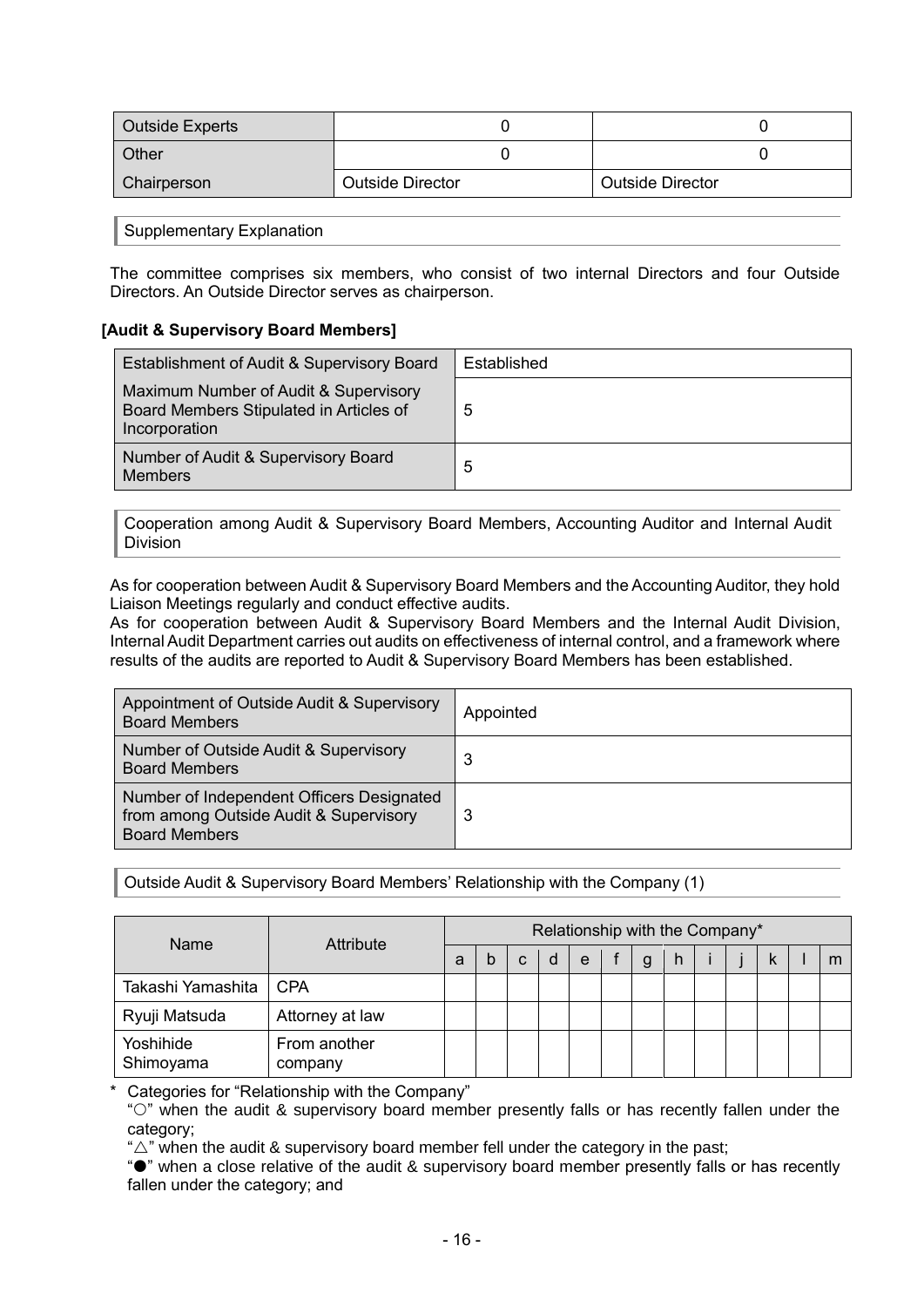"A" when a close relative of the audit & supervisory board member fell under the category in the past

- a. Executive (a person who executes business; hereinafter, the same) of the Company or its subsidiary
- b. Non-executive director or accounting advisor of the Company or its subsidiary
- c. Executive or Non-executive director of the parent of the Company
- d. Audit & supervisory board member of the parent of the Company
- e. Executive of a fellow subsidiary of the Company
- f. Party whose major client or supplier is the Company or an executive thereof
- g. Major client or supplier of the Company or an executive thereof
- h. Consultant, accounting professional or legal professional who receives a large amount of monetary consideration or other property from the Company besides compensation as an audit & supervisory board member
- i. Major shareholder of the Company (or an executive of the said major shareholder if the shareholder is a corporation)
- j. Executive of a client or supplier of the Company (which does not correspond to any of f., g., or h.) (the audit & supervisory board member himself/herself only)
- k. Executive of a corporation to which outside officers are mutually appointed (the audit & supervisory board member himself/herself only)
- l. Executive of a corporation that receives a donation from the Company (the audit & supervisory board member himself/herself only)
- m. Other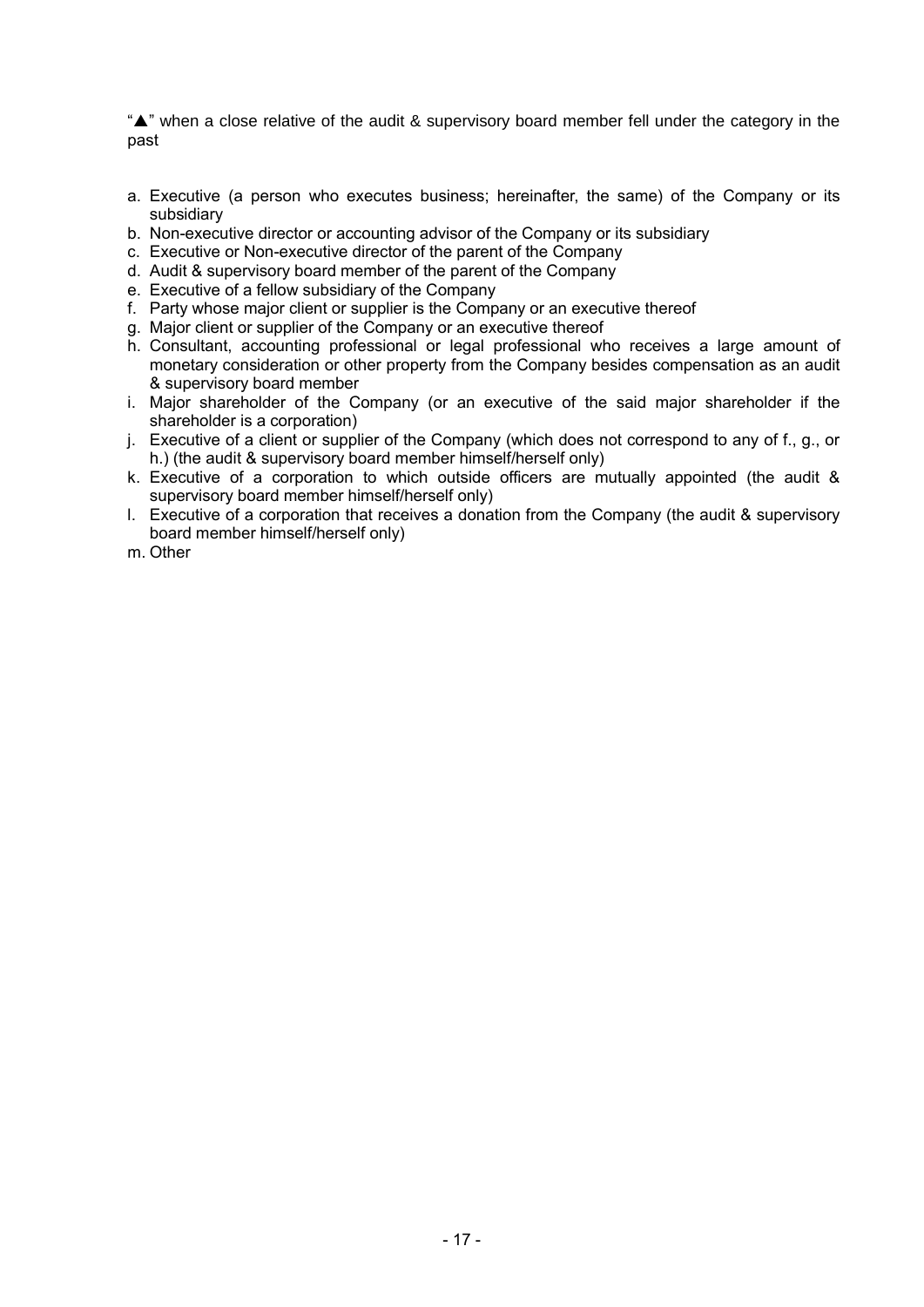Outside Audit & Supervisory Board Members' Relationship with the Company (2)

| Name              | Designation<br>as<br>Independent<br>Officer | Supplementary<br><b>Explanation of</b><br>the<br>Relationship                                                                                                                                                                                                                                                                                                                                                                                                                   | Reasons for Appointment                                                                                                                                                                                                                                                                                                                                                                                                                                                                                                                                                       |
|-------------------|---------------------------------------------|---------------------------------------------------------------------------------------------------------------------------------------------------------------------------------------------------------------------------------------------------------------------------------------------------------------------------------------------------------------------------------------------------------------------------------------------------------------------------------|-------------------------------------------------------------------------------------------------------------------------------------------------------------------------------------------------------------------------------------------------------------------------------------------------------------------------------------------------------------------------------------------------------------------------------------------------------------------------------------------------------------------------------------------------------------------------------|
| Takashi Yamashita | ∩                                           |                                                                                                                                                                                                                                                                                                                                                                                                                                                                                 | The Company considers it important for<br>conducting fair and transparent business<br>management to appoint a highly<br>independent Outside Audit & Supervisory<br>Board Member who has no interests in the<br>Company, in order to receive advice on<br>general management from an independent<br>viewpoint.<br>The Company has elected Mr. Takashi<br>Yamashita as Outside Audit & Supervisory<br>Board Member in order to draw on his<br>expertise related to finance and accounting<br>as a certified public accountant with<br>respect to the Company's audit structure. |
|                   |                                             | <reasons an<br="" appointment="" as="" for="">independent officer&gt;<br/>In addition to the above reason, because<br/>he is an Outside Director who does not fall<br/>under any of the independence standards<br/>set forth in the Guidelines concerning<br/>Listed Company Compliance, etc. and is<br/>unlikely to cause a conflict of interest with<br/>general shareholders, he has been<br/>considered appropriate for an independent<br/>officer and appointed.</reasons> |                                                                                                                                                                                                                                                                                                                                                                                                                                                                                                                                                                               |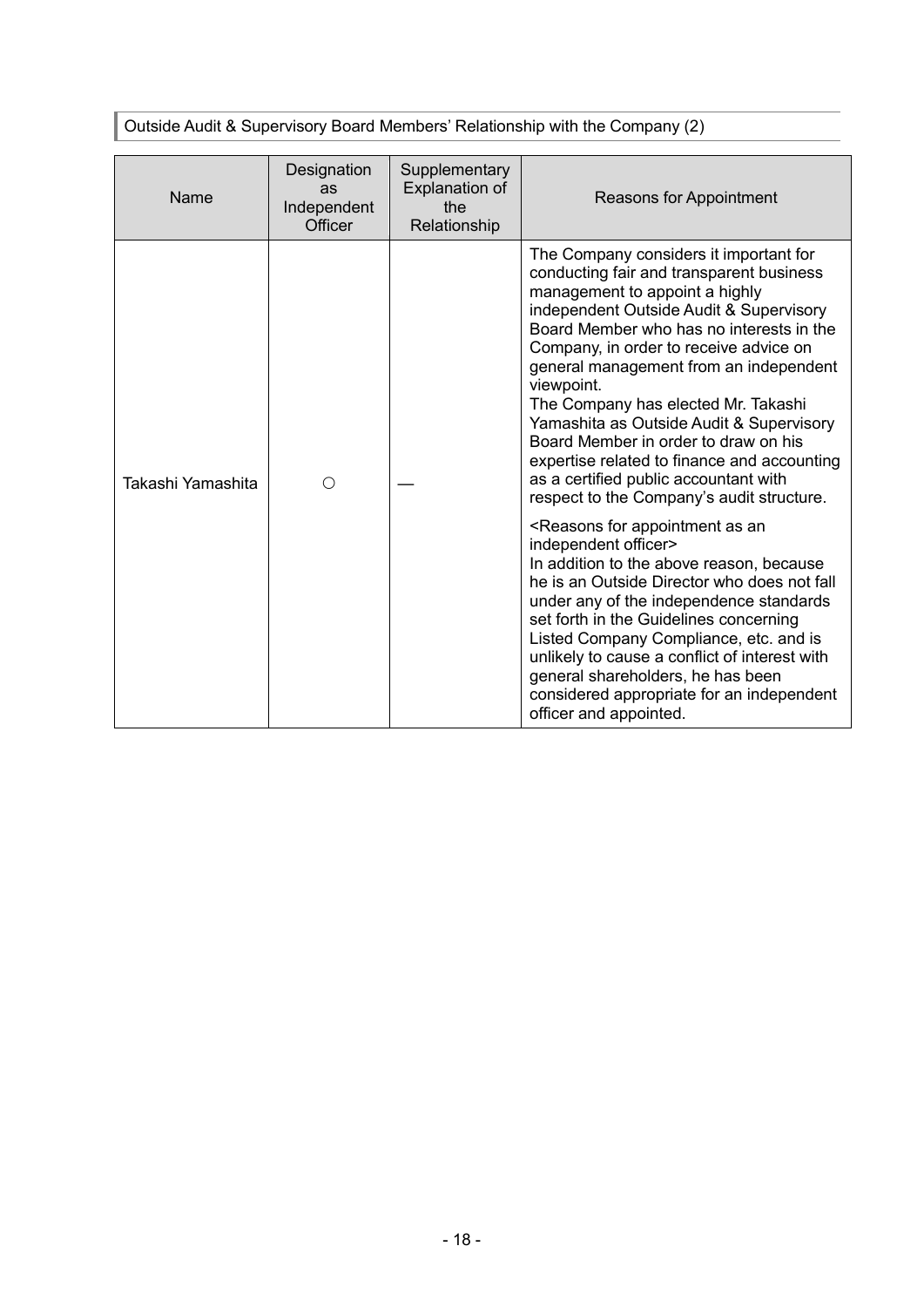| Name                   | Designation<br>as<br>Independent<br>Officer | Supplementary<br><b>Explanation of</b><br>the<br>Relationship                                                                                                                                                                                                                                                                                                                                                                                                                   | Reasons for Appointment                                                                                                                                                                                                                                                                                                                                                                                                                                                                                                                                                         |
|------------------------|---------------------------------------------|---------------------------------------------------------------------------------------------------------------------------------------------------------------------------------------------------------------------------------------------------------------------------------------------------------------------------------------------------------------------------------------------------------------------------------------------------------------------------------|---------------------------------------------------------------------------------------------------------------------------------------------------------------------------------------------------------------------------------------------------------------------------------------------------------------------------------------------------------------------------------------------------------------------------------------------------------------------------------------------------------------------------------------------------------------------------------|
| Ryuji Matsuda          | O                                           |                                                                                                                                                                                                                                                                                                                                                                                                                                                                                 | The Company considers it important for<br>conducting fair and transparent business<br>management to appoint a highly<br>independent Outside Audit & Supervisory<br>Board Member who has no interests in the<br>Company, in order to receive advice on<br>general management from an independent<br>viewpoint.<br>The Company has elected Mr. Ryuji<br>Matsuda as Outside Audit & Supervisory<br>Board Member in order to draw on his<br>sophisticated expertise as a qualified<br>attorney at law with respect to the<br>Company's audit structure.                             |
|                        |                                             |                                                                                                                                                                                                                                                                                                                                                                                                                                                                                 | <reasons an<br="" appointment="" as="" for="">independent officer&gt;<br/>In addition to the above reason, because<br/>he is an Outside Director who does not fall<br/>under any of the independence standards<br/>set forth in the Guidelines concerning<br/>Listed Company Compliance, etc. and is<br/>unlikely to cause a conflict of interest with<br/>general shareholders, he has been<br/>considered appropriate for an independent<br/>officer and appointed.</reasons>                                                                                                 |
| Yoshihide<br>Shimoyama | О                                           |                                                                                                                                                                                                                                                                                                                                                                                                                                                                                 | The Company considers it important for<br>conducting fair and transparent business<br>management to appoint a highly<br>independent Outside Audit & Supervisory<br>Board Member who has no interests in the<br>Company, in order to receive advice on<br>general management from an independent<br>viewpoint.<br>The Company has elected Mr. Yoshihide<br>Shimoyama as Outside Audit &<br>Supervisory Board Member in order to<br>draw on his experience as a director and<br>an outside audit & supervisory board<br>member at other companies with respect to<br>the Company. |
|                        |                                             | <reasons an<br="" appointment="" as="" for="">independent officer&gt;<br/>In addition to the above reason, because<br/>he is an Outside Director who does not fall<br/>under any of the independence standards<br/>set forth in the Guidelines concerning<br/>Listed Company Compliance, etc. and is<br/>unlikely to cause a conflict of interest with<br/>general shareholders, he has been<br/>considered appropriate for an independent<br/>officer and appointed.</reasons> |                                                                                                                                                                                                                                                                                                                                                                                                                                                                                                                                                                                 |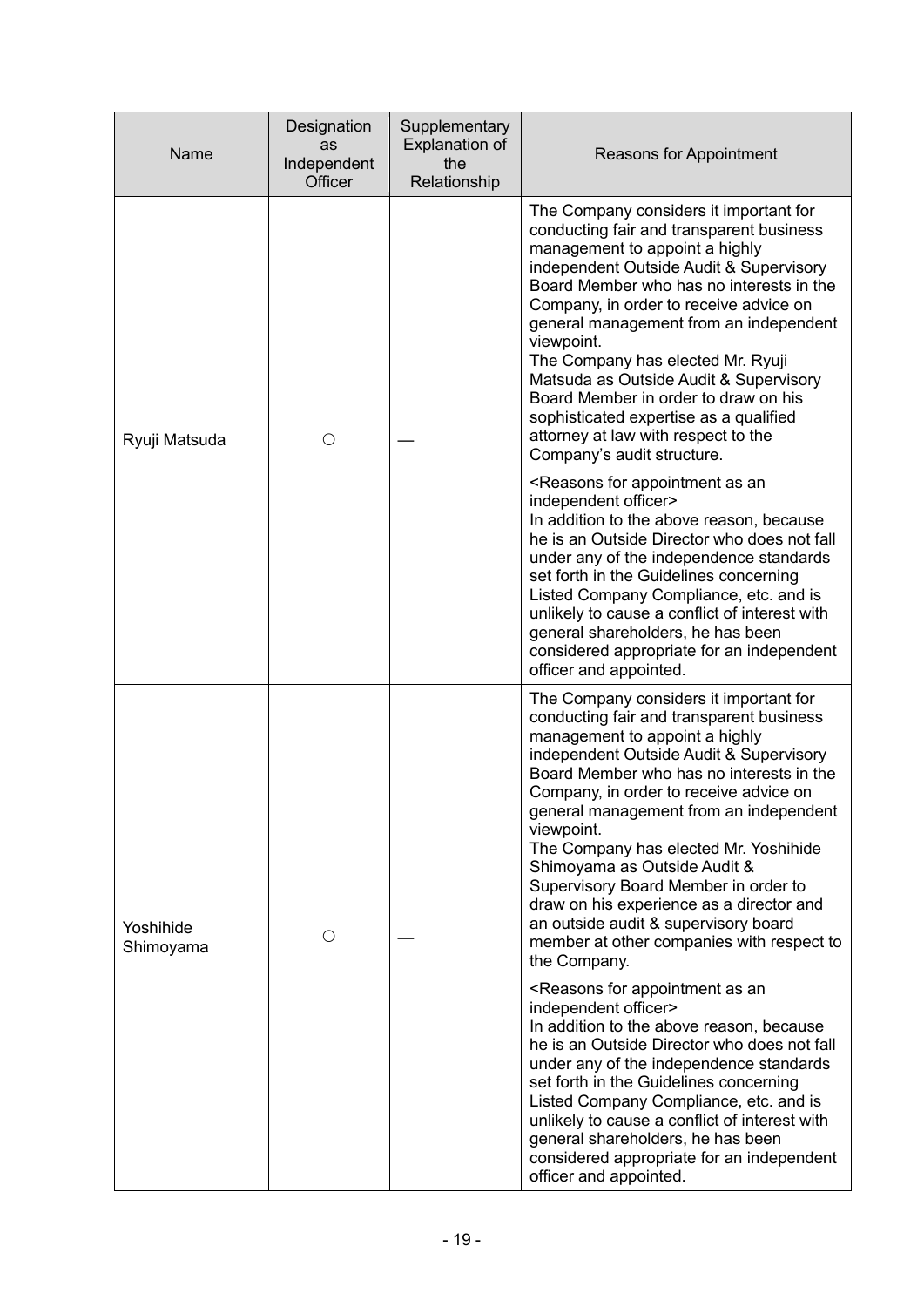## **[Independent Officers]**

| Number of Independent Officers |  |
|--------------------------------|--|
|                                |  |

Matters relating to Independent Officers

The Company appoints and registers all Outside Directors and Outside Audit & Supervisory Board Members as independent officers.

#### **[Incentives] [Updated]**

| Implementation of Measures to Provide<br>Incentives to Directors | Performance-linked remuneration |
|------------------------------------------------------------------|---------------------------------|
|------------------------------------------------------------------|---------------------------------|

#### Supplementary Explanation

From the fiscal year ending March 2022, the Company's remuneration for Directors consists of basic remuneration (fixed remuneration), short-term performance-linked remuneration (variable remuneration), and medium- to long-term performance-linked remuneration (variable remuneration). Independent Outside Directors receive only basic remuneration (fixed remuneration).

The Company is to make payment of its medium- to long-term performance-linked remuneration under its performance-linked and share-based remuneration system (share-based remuneration), approved per resolution at it General Meeting of Shareholders held on June 23, 2020. The Company will accordingly make calculations based on performance benchmarks for the fiscal year ending March 31, 2022, and grant points (1 point corresponds to 1 share) in June 2022.

| Recipients of Share Options |  |
|-----------------------------|--|
|                             |  |
| Supplementary Explanation   |  |

—

## **[Director Compensation] [Updated]**

Supplementary Explanation

The total amount for all Directors has been disclosed.

| <b>Policy for Determining Compensation</b><br>Established<br>Amounts or Calculation Methods Thereof |  |
|-----------------------------------------------------------------------------------------------------|--|
|-----------------------------------------------------------------------------------------------------|--|

Disclosure of Policy for Determining Compensation Amounts or Calculation Methods Thereof

#### *1. Basic policy*

The Company determines matters regarding remuneration for the Company's Directors based on the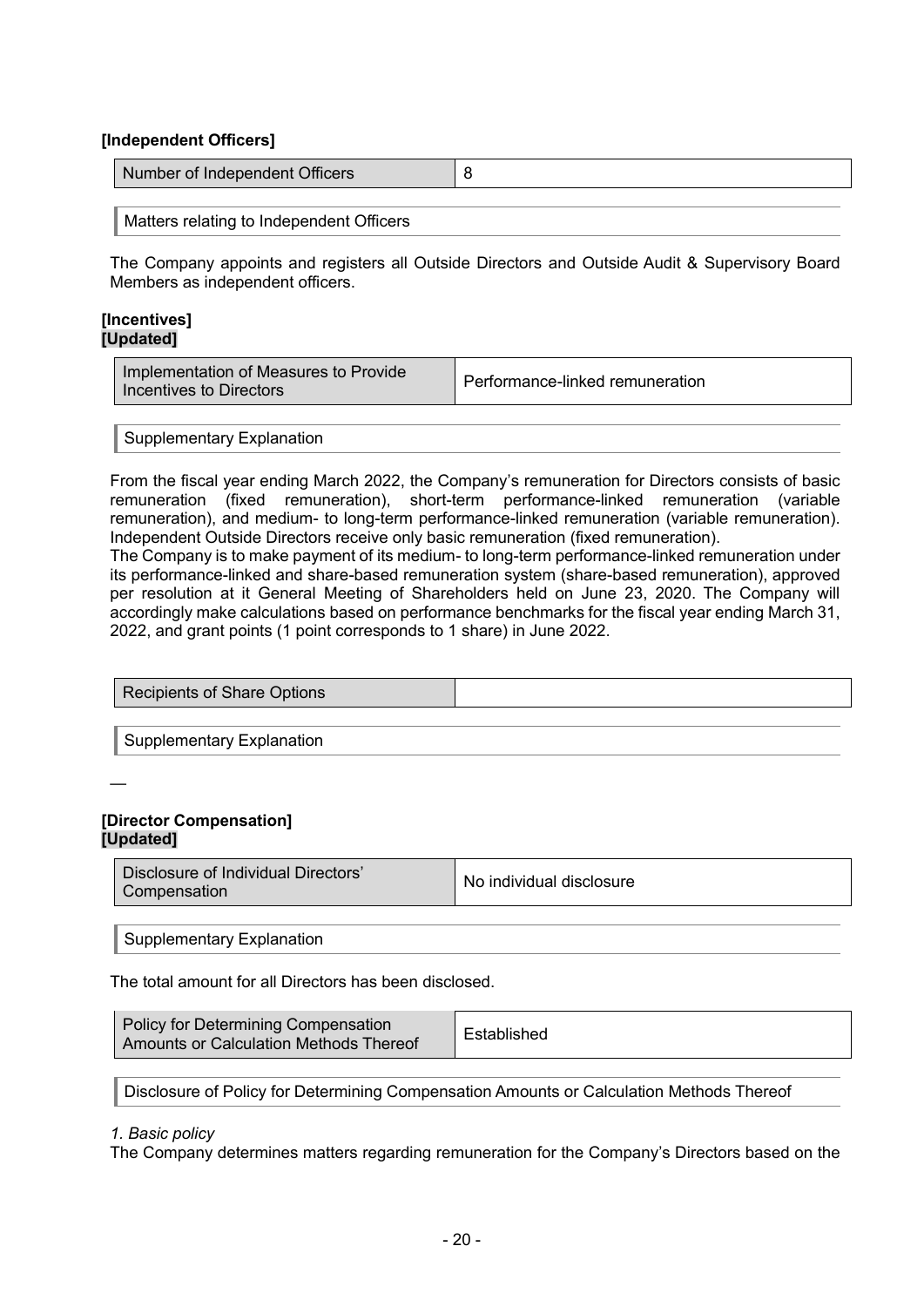following considerations.

〇Competitive remuneration levels

•The remuneration level shall reward Officers for their roles, responsibilities and business performance, and shall be appropriate for securing talented human resources.

〇Remuneration system that places emphasis on increasing corporate value and shareholder value

•The remuneration system shall be linked to business performance and furthermore serve as motivation for achieving performance targets.

•The remuneration structure shall be linked to medium- to long-term corporate value and furthermore encourage a sense of common interests with shareholders.

〇Fairness and impartiality of the remuneration system

•The process of determining remuneration shall be objective and highly transparent.

## *2. Remuneration structure*

The Company's remuneration for Directors consists of basic remuneration (fixed remuneration), which takes remuneration levels at other companies and other such factors into consideration, and shortterm performance-linked remuneration (variable remuneration), and mid-to-long-term performancelinked remuneration (variable remuneration). The mid-to-long-term performance-linked remuneration (variable remuneration) will apply to remuneration paid in July 2022 onwards. In addition, remuneration for Auditors and Independent Outside Directors consists exclusively of basic remuneration due to the nature of their functional roles.

## *3. Policy for determining basic remuneration (fixed remuneration)*

Basic remuneration (fixed remuneration) is determined in accordance with rank and title and based on responsibilities, upon having considered remuneration levels at other companies and other such factors.

## *4. Policy for determining short-term performance-linked remuneration (variable remuneration)*

The standard amount will be set at a percentage within a range of 45-55% of the basic remuneration (fixed remuneration). Both the percentage within the range as well as the basic remuneration (fixed remuneration) shall be determined based on the position of the Director. The remuneration for each individual shall be set at between 0-150% of the standard amount, depending on the extent to which the company achieved its performance targets, as well as the Director's mission evaluation. The company's performance targets shall refer to consolidated operating revenues, consolidated operating profit and profit attributable to owners of parent.

#### *5. Policy for determining mid-to-long-term performance-linked remuneration (variable remuneration)*

The standard amount will be set at within a range of 30-40% of the basic remuneration (fixed remuneration), which shall be determined based on the position of the Director. The remuneration for each Director shall be set at between 0-150% of the standard amount, depending on the extent to which the company achieved its performance targets, as well as the Director's mission evaluation. The company's performance targets shall refer to ROE, TSR and ESG metrics.

The mid-to-long-term performance-linked remuneration (variable remuneration) amount shall be divided by the average closing price of the company's shares in the Tokyo Stock Exchange during the month prior to the first fiscal year of the Medium-term Management Plan, to calculate the number of shares to be granted, and 1 share shall be converted to 1 point, which shall then be granted to the Director.

# *6. Policy for determining mix of remuneration and other compensation types for individual Directors*

The mix of remuneration types is such that the higher a Director's position, the more weight assigned to performance-linked remuneration. The Company has opted for this approach upon having taken into account remuneration levels at other companies, in part because this approach makes it possible to furthermore fuel motivation with respect to achieving performance targets, generating medium- to longterm corporate value, and attaining sustainable growth, and also because the Company seeks to offer remuneration levels competitive for recruiting and retaining talented human resources.

#### *7. Timing of delivery and conditions*

The Company pays its basic remuneration (fixed remuneration) and short-term performance-linked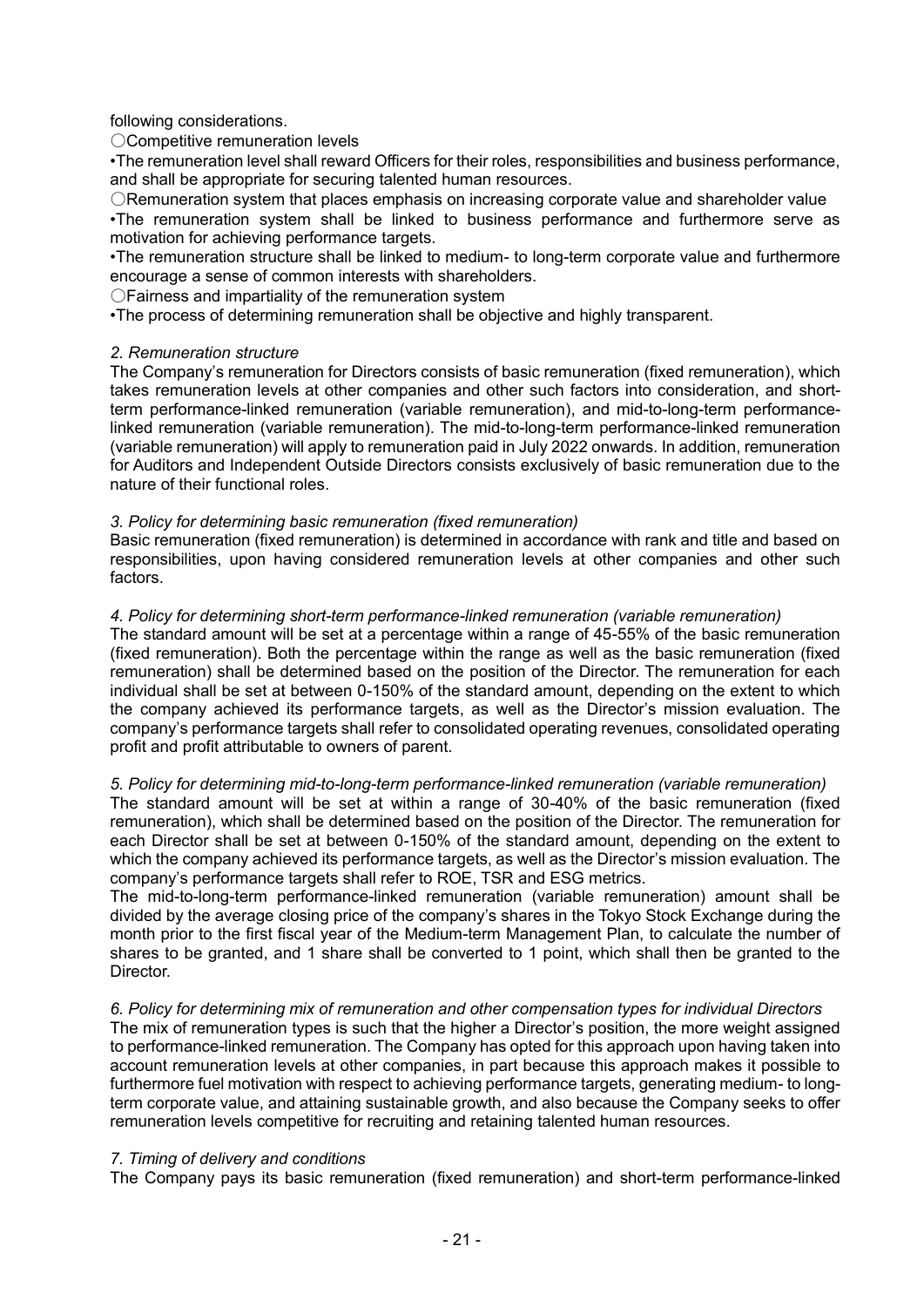remuneration (variable remuneration) as monetary sums on a monthly basis encompassing twelve equal installments annually.

As for the mid-to-long-term performance-linked remuneration (variable remuneration), points will be granted once a year, in June, and the cumulative number of points until retirement shall be counted (one stock for each point) and the stocks shall be provided based on the Director's Stock Remuneration Rules.

*8. Matters relating to decisions on remuneration and other compensation for individual Directors* The remuneration and other compensation for individual Directors, including the basic remuneration (fixed remuneration), the short-term performance-linked remuneration (variable remuneration), and the mid-to-long-term performance-linked remuneration (variable remuneration) is, with the objective of securing objectivity and transparency, determined by the Board of Directors, based on the proposal by the Nomination and Compensation Committee, which is chaired by an independent outside Director and of which the majority of members are independent outside Directors, following deliberations in the Nomination and Compensation Committee regarding the amount and calculation method of the remuneration and other compensation for individual Directors.

## *9. Other*

A certain percentage of the monetary remuneration shall be allocated to the purchase of shares of the Company through the Officers and Executives' Shareholding Association.

## **[Supporting System for Outside Directors and/or Audit & Supervisory Board Members]**

In the operation of the Nomination and Compensation Committee by Outside Directors, the Company's Human Resources Department provides support.

For Outside Audit & Supervisory Board Members, the Company's Internal Audit Department provides support.

#### **[Status of Persons Who Have Retired from a Position Such as Representative Director and President]**

Retired Representative Director and Presidents, etc. Holding Advisory or Any Other Position in the Company

| Name          | Title/Po<br>sition | Responsibilities                                                                                                                                                                                                                                                                                                                                                               | <b>Working Form</b><br>and<br>Conditions<br>(Full-time/<br>Part-time,<br>Paid/Unpaid,<br>$etc.$ ) | Date of<br>Retirement<br>from<br><b>Position</b><br>Such as<br>President | Term of<br>Office |
|---------------|--------------------|--------------------------------------------------------------------------------------------------------------------------------------------------------------------------------------------------------------------------------------------------------------------------------------------------------------------------------------------------------------------------------|---------------------------------------------------------------------------------------------------|--------------------------------------------------------------------------|-------------------|
| Kaoru<br>Seto | Special<br>Adviser | Implementing social contribution<br>activities, and serving as an officer<br>for an industry group or public<br>institution and an outside director,<br>etc. for other companies, which the<br>Company approves<br>[Outside officer, etc. at other major<br>organizations]<br><b>Outside Director of RICOH LEASING</b><br>COMPANY, LTD.<br>Outside Director of NEC Corporation | Part-time<br>Unpaid                                                                               | March 31,<br>2011                                                        | 1 year            |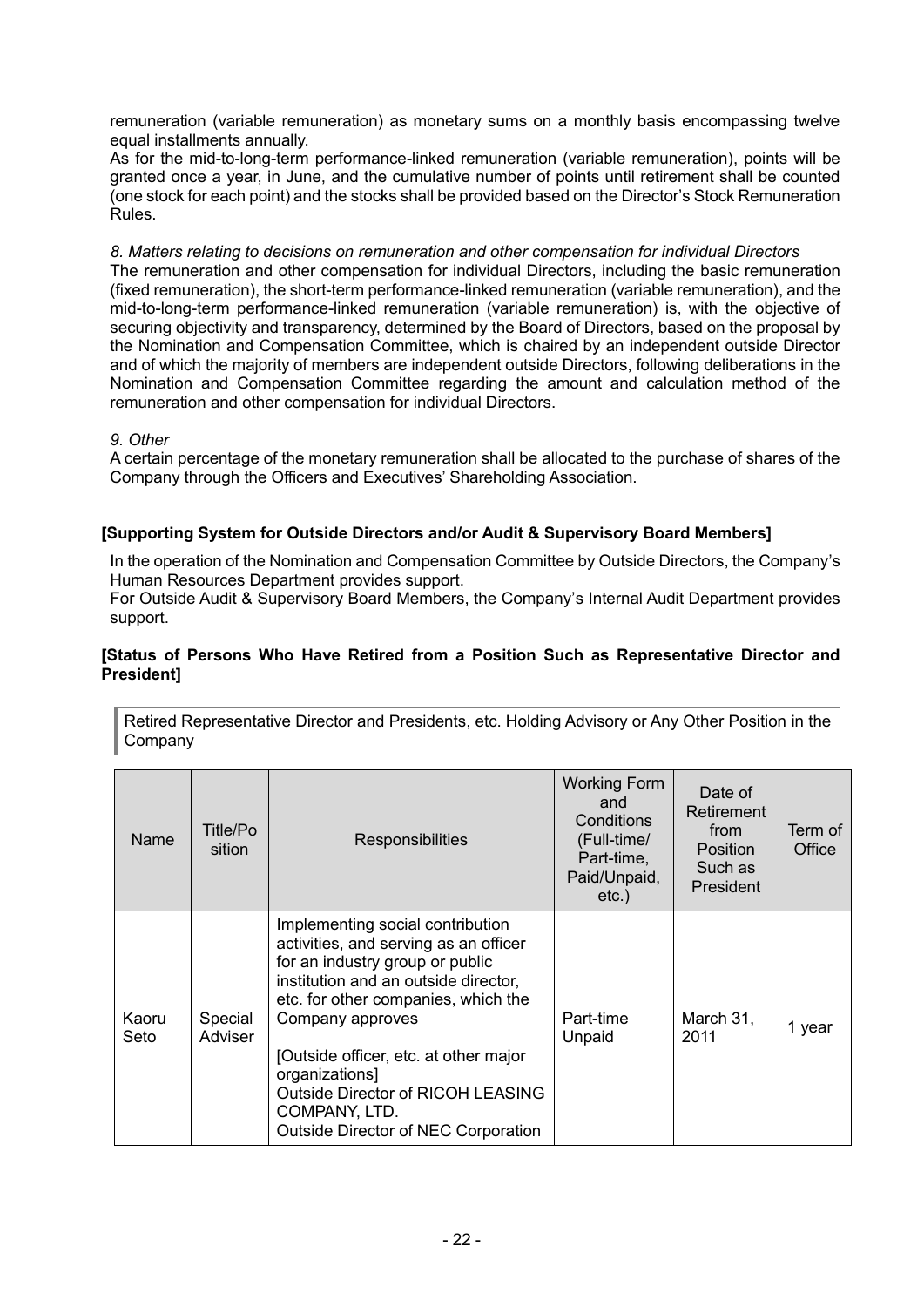|                  |                    | Implementing social contribution<br>activities, and serving as an officer<br>for an industry group or public<br>institution and an outside director,<br>etc. for other companies, which the<br>Company approves                                        |                   |                   |        |
|------------------|--------------------|--------------------------------------------------------------------------------------------------------------------------------------------------------------------------------------------------------------------------------------------------------|-------------------|-------------------|--------|
| Makoto<br>Kigawa | Special<br>Adviser | [Outside officer, etc. at other major<br>organizations]<br>Chairman of Yamato Group<br>Research Institute<br>Outside Director of Komatsu Ltd.<br>Outside Director of Seven Bank, Ltd.<br><b>Outside Director of Oki Electric</b><br>Industry Co., Ltd. | Part-time<br>Paid | March 31,<br>2015 | 1 year |

Total Number of Retired Representative Director and Presidents, etc. Holding Advisory or Any Other Position in the Company<br>Holding Advisory or Any Other Position in the Company

#### Other Matters

- A person with experience as Representative Director and President of the Company, etc. may serve as a Special Adviser for the purpose of implementing social contribution activities and assuming the position of an officer for an industry group or public institution and an outside director, etc. for other companies, or other purposes.
- The system for Special Advisers has been instituted as regulations, and appointment/retirement, compensation, treatment and other matters regarding Special Advisers are determined by the Nomination and Compensation Committee.
- Special Advisers take no part in decision-making on oversight of management, execution of operations and others. Therefore, the Company judges that this does not pose any problem in governance.
- The Company thinks that making use of knowledge of a person with experience as its Representative Director and President, etc. in the business community or the welfare field will lead to social contribution, and continues the Special Adviser system. On June 28, 2018, the Advisor system was abolished.

## **2. Matters on Functions of Business Execution, Audit and Supervision, Nomination and Compensation Decisions (Overview of Current Corporate Governance System)**

(1) Overview of current corporate governance framework

The Company has set up the Board of Directors, which comprises nine members including five Outside Directors, and the Audit & Supervisory Board, which comprises five members including three Outside Audit & Supervisory Board Members, and enhanced the oversight function for execution of operations. Moreover, the Company has established the management committee and the executive conference and organized the management structure that enables prompt and accurate decision-making on important matters. In addition, management transparency is raised through deliberations on matters related to the election of candidates for Directors and compensation that Directors receive and verification of the validity of such decisions by the Nomination and Compensation Committee, which mainly consists of Outside Directors.

With regard to Audit & Supervisory Board Members, the Company believes that the full-time system for Audit & Supervisory Board Members is inevitable to strengthen not only post audits but also preventive audits, and the Audit & Supervisory Board has appointed two full-time Audit & Supervisory Board Members, who also attend important meetings as well as the Board of Directors Meetings and audit the execution of duties by Directors.

(2) Measures to enhance the function of Audit & Supervisory Board Members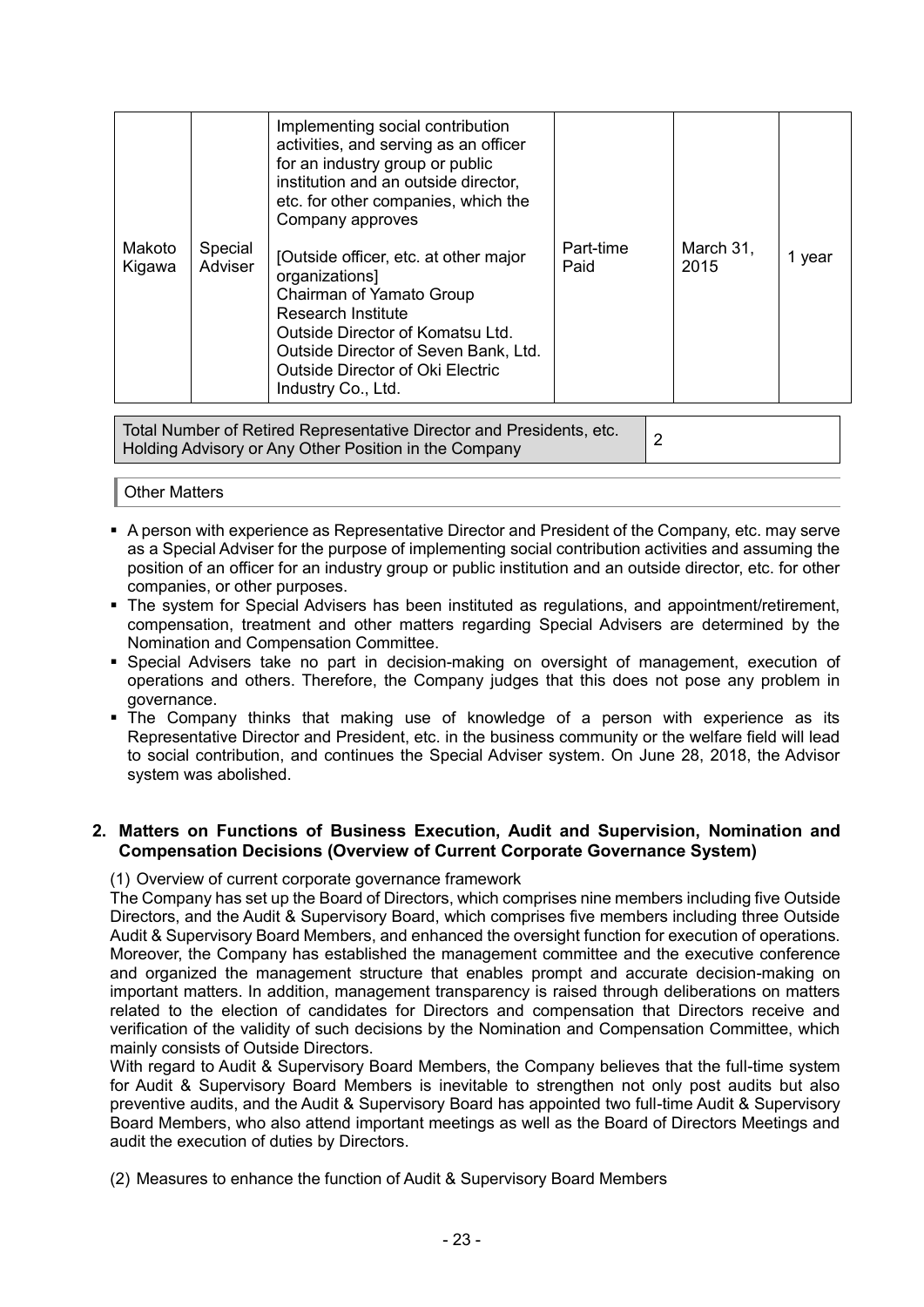The Company has appointed three disinterested and highly independent Outside Audit & Supervisory Board Members, three of whom have knowledge on finance and accounting. Furthermore, the Company has established the structure that enables Audit & Supervisory Board Members to smoothly conduct audit work by assigning one staff member who assists Audit & Supervisory Board Members, and been working to enhance the function of Audit & Supervisory Board Members.

# **3. Reasons for Adoption of Current Corporate Governance Framework**

As described in 2. above, the Company thinks that the Company's Board of Directors and Audit & Supervisory Board fully serve the function and the current corporate governance framework is the best for the Company, and has employed that system.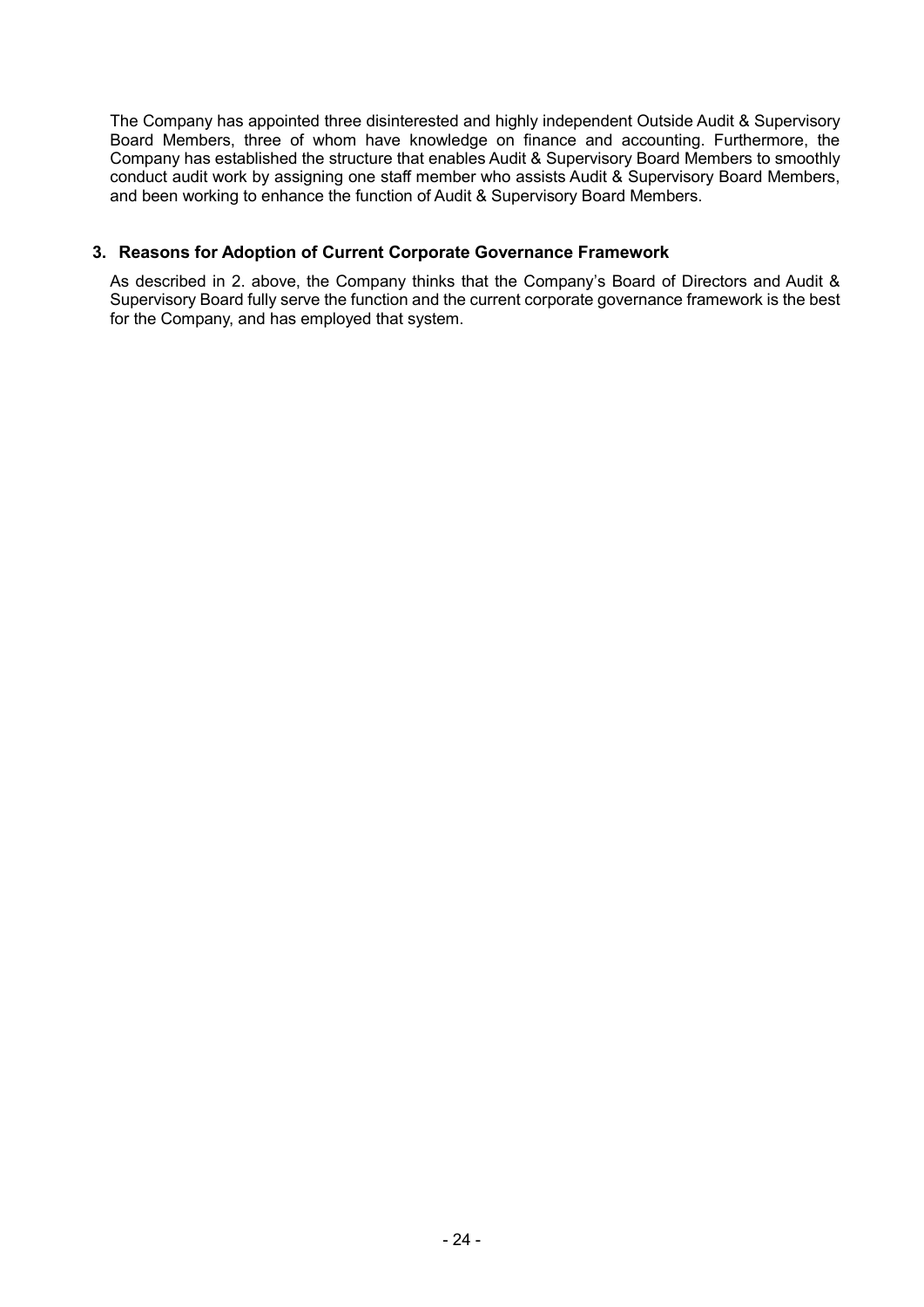- **III. Implementation of Measures for Shareholders and Other Stakeholders**
- **1. Measures to Energize General Meetings of Shareholders and Smooth Exercise of Voting Rights**

|                                                                                                                                                              | <b>Supplementary Explanations</b>                                                                                                                           |
|--------------------------------------------------------------------------------------------------------------------------------------------------------------|-------------------------------------------------------------------------------------------------------------------------------------------------------------|
| <b>Early Notification of General</b><br><b>Meeting of Shareholders</b>                                                                                       | In principle, the Notice of General Meeting of Shareholders is sent to<br>shareholders at least three weeks before each General Meeting of<br>Shareholders. |
| <b>Scheduling General</b><br>Meeting of Shareholders<br>Avoiding the Peak Day                                                                                | Since 2006, when possible, the Company has avoided holding a<br>General Meeting of Shareholders on a peak day.                                              |
| Allowing Electronic or<br>Magnetic Exercise of Voting<br><b>Rights</b>                                                                                       | The Company has made it possible for shareholders to exercise their<br>voting rights through a computer or a smartphone.                                    |
| Participation in Electronic<br><b>Voting Platform and Other</b><br><b>Efforts to Enhance the</b><br><b>Voting Environment for</b><br>Institutional Investors | The Company has made it possible for shareholders to exercise their<br>voting rights using an electronic platform for exercising voting rights.             |
| <b>Providing Convocation</b><br>Notice in English<br>(Translated Fully or<br>Partially)                                                                      | The Company prepares English translations of the convocation<br>notices and makes them available on its website.                                            |

# **2. IR Activities**

|                                                                                  | <b>Supplementary Explanations</b>                                                                                                                                                                                                                                                                                                                               | <b>Explanation by</b><br>Representative |
|----------------------------------------------------------------------------------|-----------------------------------------------------------------------------------------------------------------------------------------------------------------------------------------------------------------------------------------------------------------------------------------------------------------------------------------------------------------|-----------------------------------------|
| <b>Preparation and Publication</b><br>of Disclosure Policy                       | The Company has prepared Disclosure Policy<br>and made them available on its website.                                                                                                                                                                                                                                                                           |                                         |
| <b>Regular Investor Briefings</b><br>for Analysts and Institutional<br>Investors | The Company regularly holds Financial Results<br>Meetings and other briefings.                                                                                                                                                                                                                                                                                  | Yes                                     |
| <b>Regular Investor Briefings</b><br>for Overseas Investors                      | The Company conducts meetings with overseas<br>investors individually in North America, Europe<br>and Asia for briefings of its management<br>policies. In light of the challenges of traveling<br>overseas due to the spread of the novel<br>coronavirus disease (COVID-19), the Company<br>has been conducting meetings via telephone<br>and web conferences. | Yes                                     |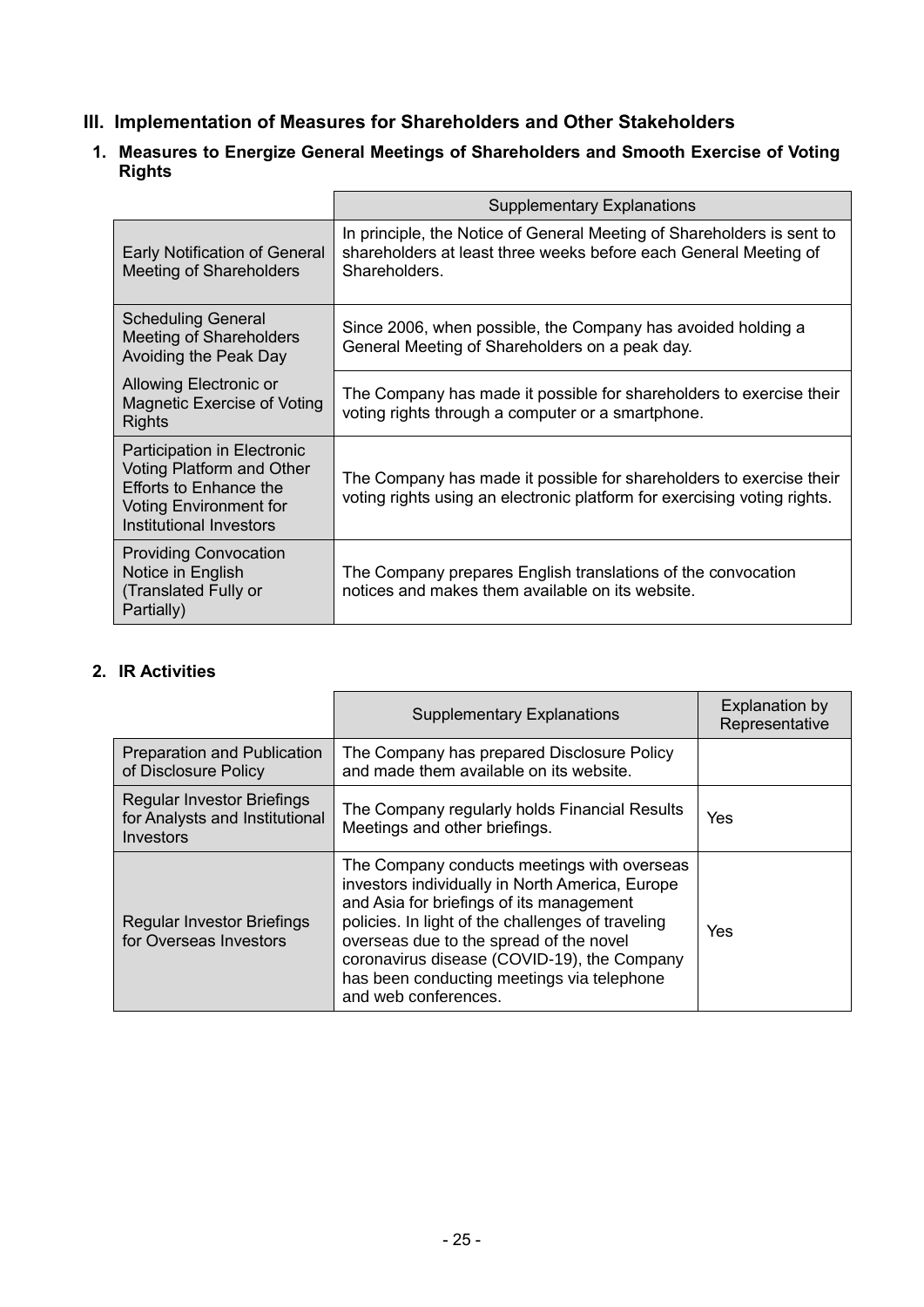| Posting of IR Materials on<br>Website                            | Financial information including Financial<br>Results, Japanese securities reports and<br>Financial Results Meeting Materials, as well as<br>other materials such as Notice of General<br>Meeting of Shareholders, Notice of Resolutions<br>and the voting results, Integrated Report, are<br>posted on the Company's website.<br>· Investor Relations: https://www.yamato-<br>hd.co.jp/english/investors/ |  |
|------------------------------------------------------------------|-----------------------------------------------------------------------------------------------------------------------------------------------------------------------------------------------------------------------------------------------------------------------------------------------------------------------------------------------------------------------------------------------------------|--|
| Establishment of<br>Department and/or<br>Manager in Charge of IR | Investor Relations Department (IR Department)                                                                                                                                                                                                                                                                                                                                                             |  |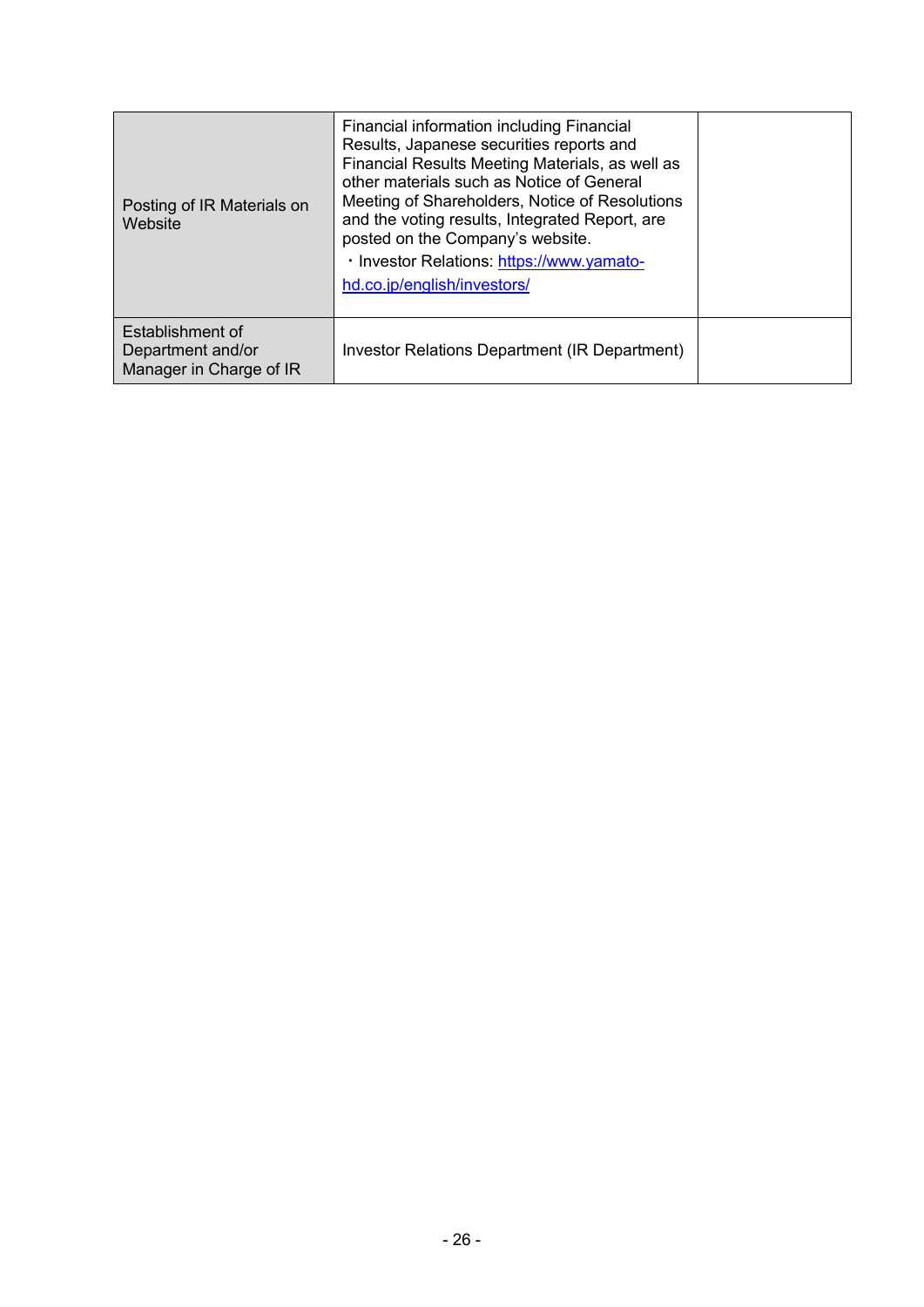# **3. Measures to Ensure Due Respect for Stakeholders**

|                                                                                         | <b>Supplementary Explanations</b>                                                                                                                                                                                                                                                                                                                                                                                                                                                                                                                                                                                                                                                                                                                                                                                                                                                                                                                                                                                                                                                                                                                                                                                                                                                                                                                                                                                                                                                                                                                                                                                                                                                                                                                                                                                                                 |
|-----------------------------------------------------------------------------------------|---------------------------------------------------------------------------------------------------------------------------------------------------------------------------------------------------------------------------------------------------------------------------------------------------------------------------------------------------------------------------------------------------------------------------------------------------------------------------------------------------------------------------------------------------------------------------------------------------------------------------------------------------------------------------------------------------------------------------------------------------------------------------------------------------------------------------------------------------------------------------------------------------------------------------------------------------------------------------------------------------------------------------------------------------------------------------------------------------------------------------------------------------------------------------------------------------------------------------------------------------------------------------------------------------------------------------------------------------------------------------------------------------------------------------------------------------------------------------------------------------------------------------------------------------------------------------------------------------------------------------------------------------------------------------------------------------------------------------------------------------------------------------------------------------------------------------------------------------|
| <b>Provisions to Ensure Due</b><br>Respect for Stakeholders in<br>Internal Rules, etc.  | As prescribed in the Corporate Stance of the Group Corporate<br>Philosophy, "the Yamato Group realizes co-existence and co-<br>prosperity through extensive communication with all stakeholders,<br>while respecting human rights in all of its business activities, and this<br>is stated on the Company's website.                                                                                                                                                                                                                                                                                                                                                                                                                                                                                                                                                                                                                                                                                                                                                                                                                                                                                                                                                                                                                                                                                                                                                                                                                                                                                                                                                                                                                                                                                                                              |
| Implementation of<br>Environmental<br>Conservation Initiatives,<br>CSR Activities, etc. | Based on the transformation plan "YAMATO NEXT100" formulated as<br>a grand design for the management over the medium to long term, in<br>January 2020, the Company promotes the theme "Sustainability<br>initiatives - Management embodying the environment and society."<br>This plan cites dual visions in terms of paving the way to a<br>sustainable future, one of which is the environmental vision<br>"Connect. Deliver the Future via Green Logistics" and other of which<br>is the social vision "Through Co-Creation and Fair Business<br>Activities, Help Create a Society That Leaves No One Behind." As<br>material issues (materiality), the Yamato Group has identified<br>"Energy & Climate," "Atmosphere," "Resource Conservation &<br>Waste," and "Resilience of Companies & Society" in the<br>environmental area, and "Labor," "Human Rights & Diversity," "Safety<br>& Security," "Data Unitization & Security," "Supply Chain<br>Management," and "Community" in the social area.<br>Furthermore, in January 2021, the Yamato Group formulated the<br>Sustainable Medium-Term Plan 2023 (Environment and Society).<br>This plan is a comprehensive mid-term sustainable plan that sets out<br>specific actions to be taken on each material issue (materiality) and<br>targets to be achieved by the fiscal year ending March 31, 2024 in<br>order to achieve the two visions.<br>* The Yamato Group's initiatives on sustainability and CSR, and ESG<br>data have been posted on the Company's website.<br>· The Yamato Group's sustainability: https://www.yamato-<br>hd.co.jp/csr/management/<br>· CSR information: https://www.yamato-hd.co.jp/csr/<br>· ESG data: https://www.yamato-hd.co.jp/csr/esg/performance.html<br>· Integrated Report: https://www.yamato-<br>hd.co.jp/english/investors/library/annualreport/ |
| Formulation of Policies for<br>Information Provision to<br><b>Stakeholders</b>          | As prescribed in the Corporate Stance of the Group Corporate<br>Philosophy, "the Yamato Group is working to accurately and fairly<br>disclose corporate information while thoroughly ensuring<br>administration and protection of company assets with the aim of<br>becoming a corporation trusted by the public," and this is stated on<br>the Company's website.                                                                                                                                                                                                                                                                                                                                                                                                                                                                                                                                                                                                                                                                                                                                                                                                                                                                                                                                                                                                                                                                                                                                                                                                                                                                                                                                                                                                                                                                                |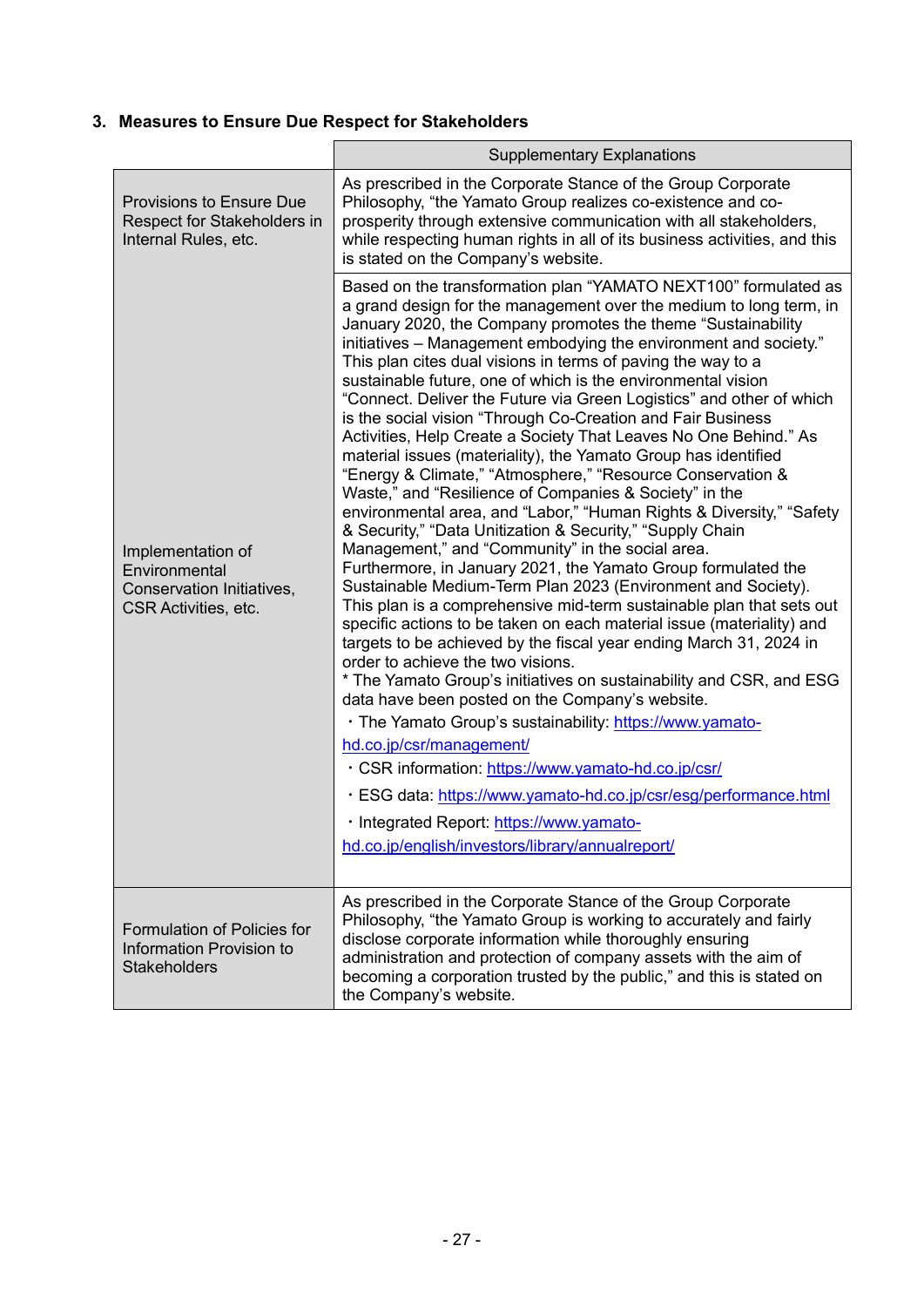# **IV. Matters Related to Internal Control System**

# **1. Basic Views on Internal Control System and Progress of System Development**

In accordance with the Companies Act and the Enforcement Regulations of the Companies Act, the Company has established Policy to develop its internal control system.

i. Corporate framework ensuring that execution of duties by directors of the Company complies with laws and regulations and the Articles of Incorporation, and other systems for ensuring the proper business operation of the corporate group consisting of the Company and its subsidiaries

a) To ensure that execution of duties by directors of the Company complies with laws and regulations and the Articles of Incorporation, and to ensure the proper business operation of the Company and each Group company, the Company has established the "Group Corporate Philosophy" and the "Statement of Compliance." The Representative Director of the Company is responsible for ensuring that these two directives are fully understood by directors of the Company and each Group company. At the same time, directors shall perform their businesses in accordance with these directives.

b) To ensure that the above directives are fully understood, the Company establishes "Compliance and Risk Committee" headed by the executive officer who oversees the Group's compliance and risk management and shall monitor the undertaking of the Group-wide compliance and risk management. The Head of the committee shall monitor compliance at the Company and each Group company and report the situation to the Board of Directors of the Company.

c) The Company shall develop a whistle-blower system for the Group to allow employees to report any compliance violations by directors of the Company and each Group company.

d) In the "Corporate Stances" of the "Group Corporate Philosophy," the Company declares it shall have no relationship with antisocial forces, and shall station employees to perform related businesses in a division in charge of compliance and risk management of the Company and each Group company. The division in charge of compliance and risk management makes systematic efforts in collaboration with outside specialized institutions, such as police and attorneys, to prevent antisocial forces from being involved in management and prevent possible damage caused by antisocial forces.

ii. Framework for storing and managing information related to execution of duties by directors of the Company

Directors of the Company shall prescribe the retention period of the documents and the division in charge in the organization regulations and basic regulations on document management and prepare, store and manage the material documents in relation to the execution of duties by directors and minutes of each meeting.

iii. Policy and framework for managing risks of loss of the Company and its subsidiaries

a) The Company shall assign an executive officer who oversees the Group's compliance and risk management. Employees shall be stationed to perform related businesses in a division in charge of compliance and risk management of the Company and each Group company.

b) The Company shall develop a "Risk Management Basic Policy" as the basis of risk management. Each Group company shall also develop a "Risk Management Basic Policy" on the basis of this policy. c) In the Group companies, large companies under the Companies Act shall establish a division in charge of risk management, and assign an officer in charge of the same. The division in charge of compliance and risk management of the Company shall oversee this, and monitor and manage risk status at each Group company in a timely manner.

d) The Company shall establish the Internal Audit Department to audit the implementation status and the effectiveness of risk management at the Company and each Group company.

iv. Framework ensuring the efficiency of execution of duties by directors of the Company and its subsidiaries

a) The Company shall adopt the executive officer system in order to realize the efficiency of the management and the clarification of responsibility through the clear division of management decisionmaking, supervision and execution.

b) The Company shall hold the Board of Directors Meeting more than once a month. In addition, material matters to be deliberated at the Board of Directors Meeting shall be discussed and examined at the management committee comprising full-time directors, executive officers, and full-time audit &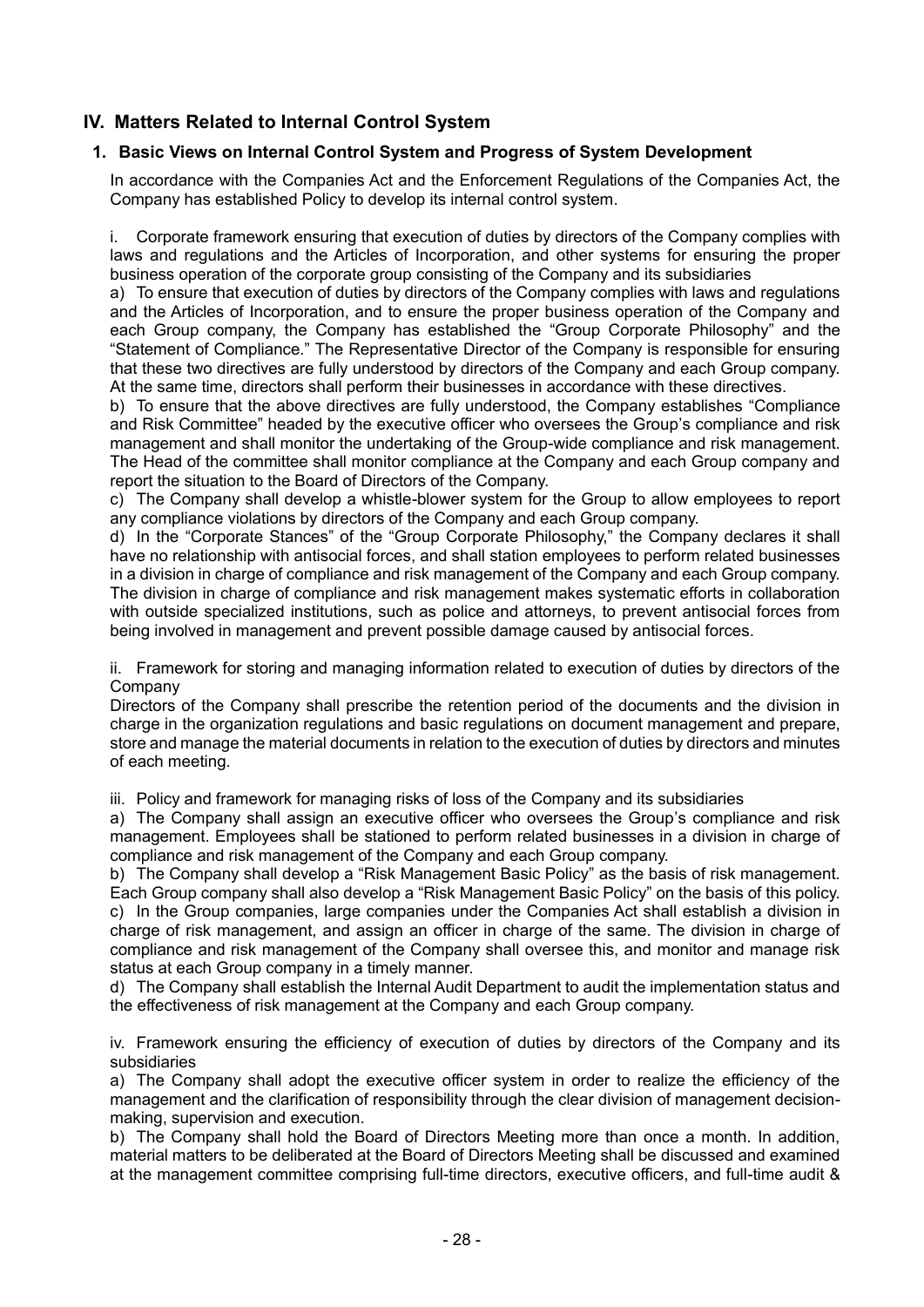supervisory board members.

c) The Company shall define in the organizational regulations the procedure and the officer in charge with respect to the business operation based on the resolution of the Board of Directors and at the management committee of the Company as well as the resolution of each Group company's Board of Directors.

v. Framework ensuring that execution of duties by directors and employees of the Company and its subsidiaries complies with laws and regulations and the Articles of Incorporation

a) To realize management in conformity with compliance at the Company and each Group company, the Company and each Group company shall formulate "Corporate Stance" and "Employee Credo of Conduct" as directives applicable to all employees. The documents shall be posted and distributed, and training implemented.

b) In the Group companies, large companies under the Companies Act shall establish a division in charge of compliance promotion, and assign an officer in charge of the same. The division in charge of compliance and risk management of the Company shall oversee this, and monitor and manage compliance promotion status at each Group company in a timely manner.

c) The Company shall establish the Internal Audit Department to audit the implementation status and the effectiveness of compliance at the Company and each Group company.

d) The Company shall hold "Compliance and Risk Committee" meetings regularly to develop and promote specific measures to ensure compliance and monitor the progress at the Company and each Group company.

e) The Company shall establish a whistle-blower system for the Group to develop an environment in which compliance violations are promptly reported.

vi. Framework ensuring the proper business operation of the corporate group consisting of the Company and its subsidiaries

a) To ensure the proper business operation of the Company and each Group company, the Company shall establish "Group Corporate Philosophy." The Company and each Group company shall formulate their company rules and execute business operations accordingly.

b) The Company shall assign an executive officer to be in charge of basic strategy for Group-wide management, and station employees to perform related businesses at the Management Strategy Department at the Company and each Group company.

c) The Company, as a pure holding company, shall be responsible for the planning and control of each Group company's operation in accordance with the executive management contract that prescribes the management duties that the Company will execute with respect to each Group company.

d) Each Group company shall execute business operations in accordance with the management policy formulated by the Company, and shall obtain the approval of the Company's Board of Directors Meeting or the management committee in advance, when executing material matters. In addition, all material management matters shall be reported to the Company's related division.

vii. Appointment of supporting personnel, when audit & supervisory board members of the Company request such personnel

The Internal Audit Department shall provide support to audit & supervisory board members and personnel shall be appointed when deemed necessary in consultation with the Audit & Supervisory Board.

viii.Securing independence of the personnel in the preceding item from directors and effectiveness of instructions from audit & supervisory board members

The personnel in the preceding item cannot hold a concurrent position that has the duties of planning or control of business operations. Accordingly, reassignment, evaluation, or disciplinary action against the supporting personnel requires the approval of the Audit & Supervisory Board in advance.

ix. Framework for reporting to audit & supervisory board members by directors and employees of the Company and framework for reporting to audit & supervisory board members of the Company by directors, audit & supervisory board members and employees of subsidiaries, or those who have received reports from the said persons

a) In addition to matters designated by law, directors and employees of the Company and directors,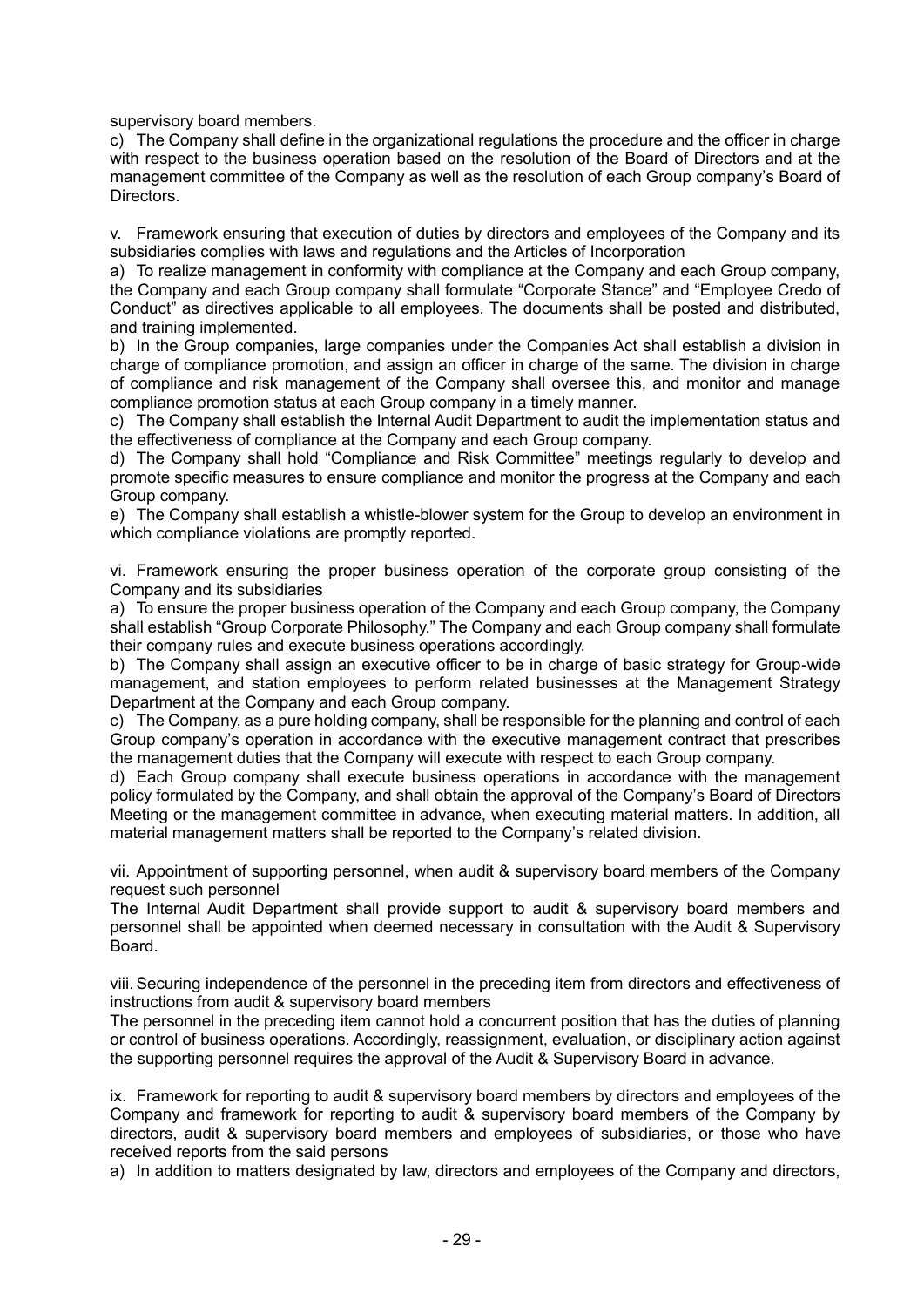audit & supervisory board members and employees of each Group company shall report the following to audit & supervisory board members of the Company without delay.

- Material violations of laws and regulations and the Articles of Incorporation as well as misconduct, by directors or employees
- Crucial information obtained through whistle blowing
- Other facts that threaten to cause significant losses to the Company and each Group company

b) The Company and each Group company shall create a framework to ensure that persons who have reported to audit & supervisory board members of the Company and each Group company are not treated disadvantageously because of the said report.

x. Policy on procedures for advance payment or reimbursement of expenses incurred in the execution of duties by audit & supervisory board members of the Company, and other expenses incurred in the said execution of duties, or handling of debts

The Company shall develop a policy regarding the handling of audit expenses and secure a budget of a certain amount to cover audit expenses.

xi. Framework ensuring the effectiveness of auditing by audit & supervisory board members of the Company

a) In addition to the Board of Directors Meeting, audit & supervisory board members of the Company may attend other important meetings, including those of the management committee and the executive conference, and understand the process of important decision-making and status of business operation, and provide necessary opinions.

b) The Company shall establish regular meetings between audit & supervisory board members and the representative director to exchange opinions.

c) The Internal Audit Department of the Company shall report progress and results of internal audits of the Company and each Group company as necessary to audit & supervisory board members to realize a collaborative framework for effective audits.

d) Audit & supervisory board members of the Company and each Group company shall exchange information and enhance collaboration throughout the Group at Group Audit & Supervisory Board Members' Liaison Meetings.

e) The Company shall establish a liaison office for the Audit & Supervisory Board and Group Audit & Supervisory Board Members' Liaison Meetings in the Internal Audit Department of the Company to promote efficient audits by audit & supervisory board members of the Company and each Group company.

f) The Company shall receive explanations on the contents of its accounts from the Accounting Auditor as needed and exchange information to realize a collaborative framework for effective audits.

# **2. Basic Views on Eliminating Anti-Social Forces and Progress of Related Efforts**

To be a corporate group widely trusted by society, in the "Corporate Stance" of the "Group Corporate Philosophy," the Group declares its policy to thoroughly block any kind of relationship with antisocial forces and organizations that pose a threat to the order and safety of civil life, and has established specialized division within the Group. The division makes systematic efforts in collaboration with outside specialized institutions, such as police and attorneys, to prevent antisocial forces from being involved in management and prevent possible damage caused by antisocial forces.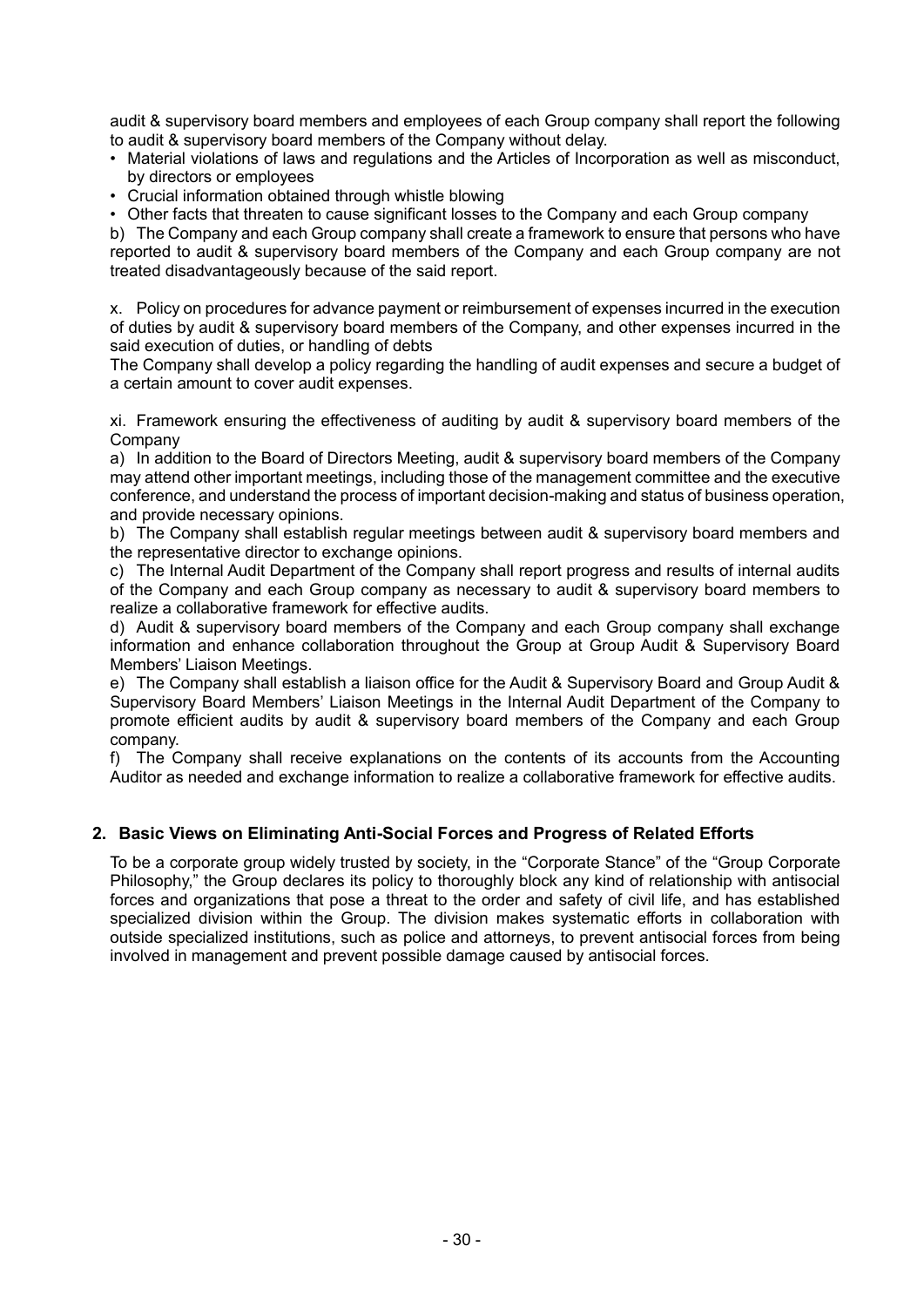# **V. Other**

## **1. Adoption of Anti-Takeover Measures**

| Adoption of Anti-Takeover Measures | Not adopted |
|------------------------------------|-------------|
|                                    |             |

Supplementary Explanation

—

# **2. Other Matters Concerning Corporate Governance System**

Overview of Timely Disclosure System

1. Corporate stance for timely disclosure

The Group has established the "Group Corporate Philosophy," and works to make timely and appropriate information disclosure, recognizing that it has a social responsibility to various stakeholders.

#### 2. Information aggregation

At the Company, the Public Relations Department and the Finance and IR Department aggregate information on decisions resolved and material events in all Group companies and on financial information, respectively, as the division responsible for information management.

#### 3. Timely and appropriate disclosure of information

In principle, the Company discloses corporate information that meets the disclosure standards set forth by the Securities Listing Regulations upon approval of the Board of Directors. In case of emergency, however, information is disclosed at the discretion of a Representative Director. In information disclosure, information on decisions resolved and material events is disclosed by the Public Relations Department, and financial information is disclosed by the Finance and IR Department.

#### 4. Checking function for the internal structure

(1) Internal audit function

The Company has established a structure where appropriateness and effectiveness of the internal management structure are verified through its Internal Audit Department and Internal Audit Department of the Group companies and recommendations are made on remediation and correction of problems as needed, and the verification results are reported to Representative Directors.

(2) Compliance and Risk Committee

The Group positions compliance as one of highest priority issues in business management, and has set up the Compliance and Risk Committee and the CSR Department to examine whether compliance is implemented. This committee has built a structure where if any issue to be corrected arises, the committee provides guidance and advice to the person responsible for the division in question and reports the findings to Representative Directors as needed.